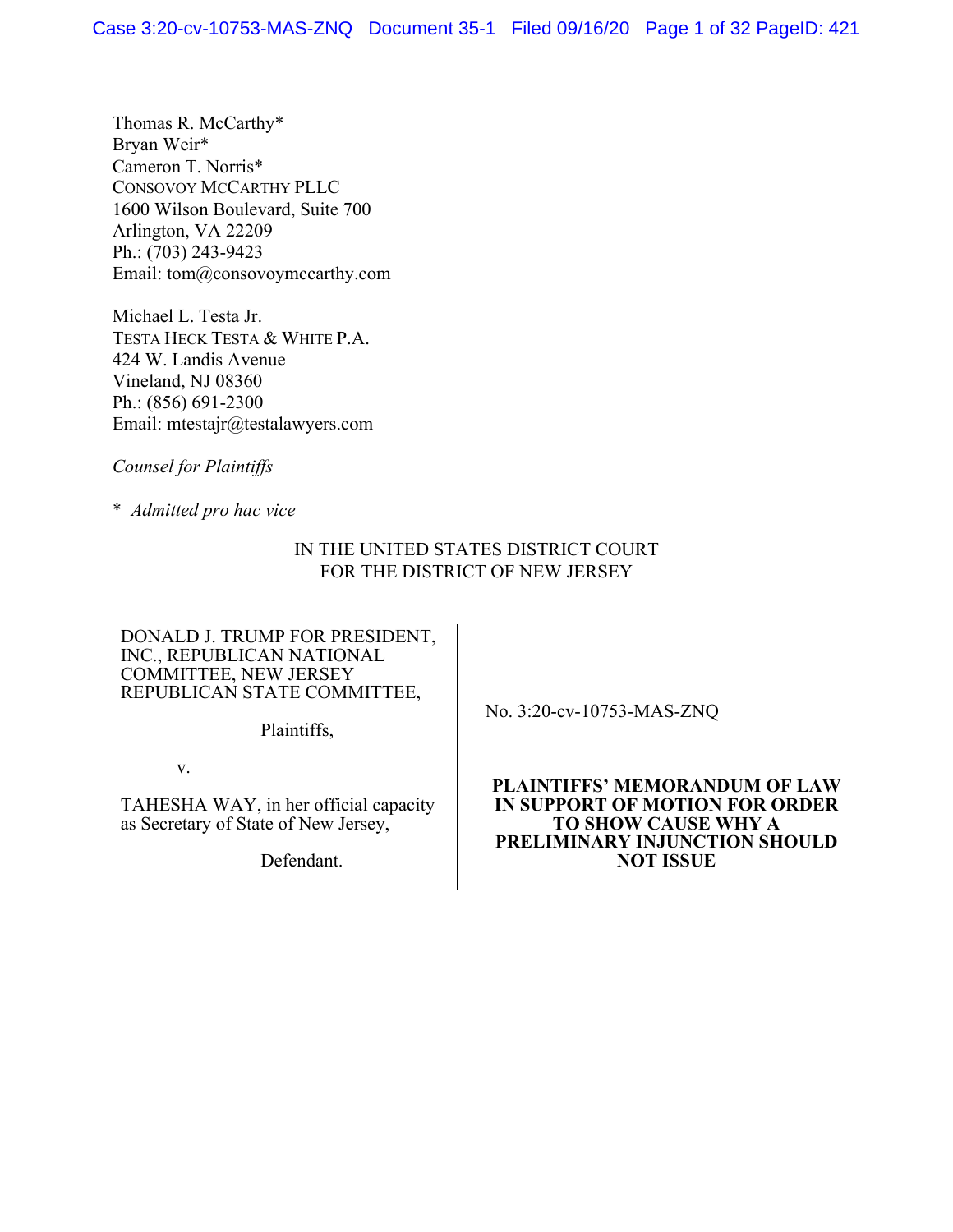# **TABLE OF CONTENTS**

| A.             | Congress has established one uniform, national Election Day to combat undue                                                                                |
|----------------|------------------------------------------------------------------------------------------------------------------------------------------------------------|
| B.             | New Jersey has a well-documented history of voter fraud tied to mail-in ballots 4                                                                          |
| $\mathbf{C}$ . | The perils of hastily moving to universal vote-by-mail without the                                                                                         |
| D.             | New Jersey has authorized a universal vote-by-mail general election, counting<br>votes before Election Day, and accepting votes cast after Election Day 12 |
| E.             | Ballots mailed after Election Day will arrive in time to be counted—and some of                                                                            |
|                |                                                                                                                                                            |
|                |                                                                                                                                                            |
| Ι.             |                                                                                                                                                            |
|                |                                                                                                                                                            |
|                |                                                                                                                                                            |
| П.             |                                                                                                                                                            |
|                |                                                                                                                                                            |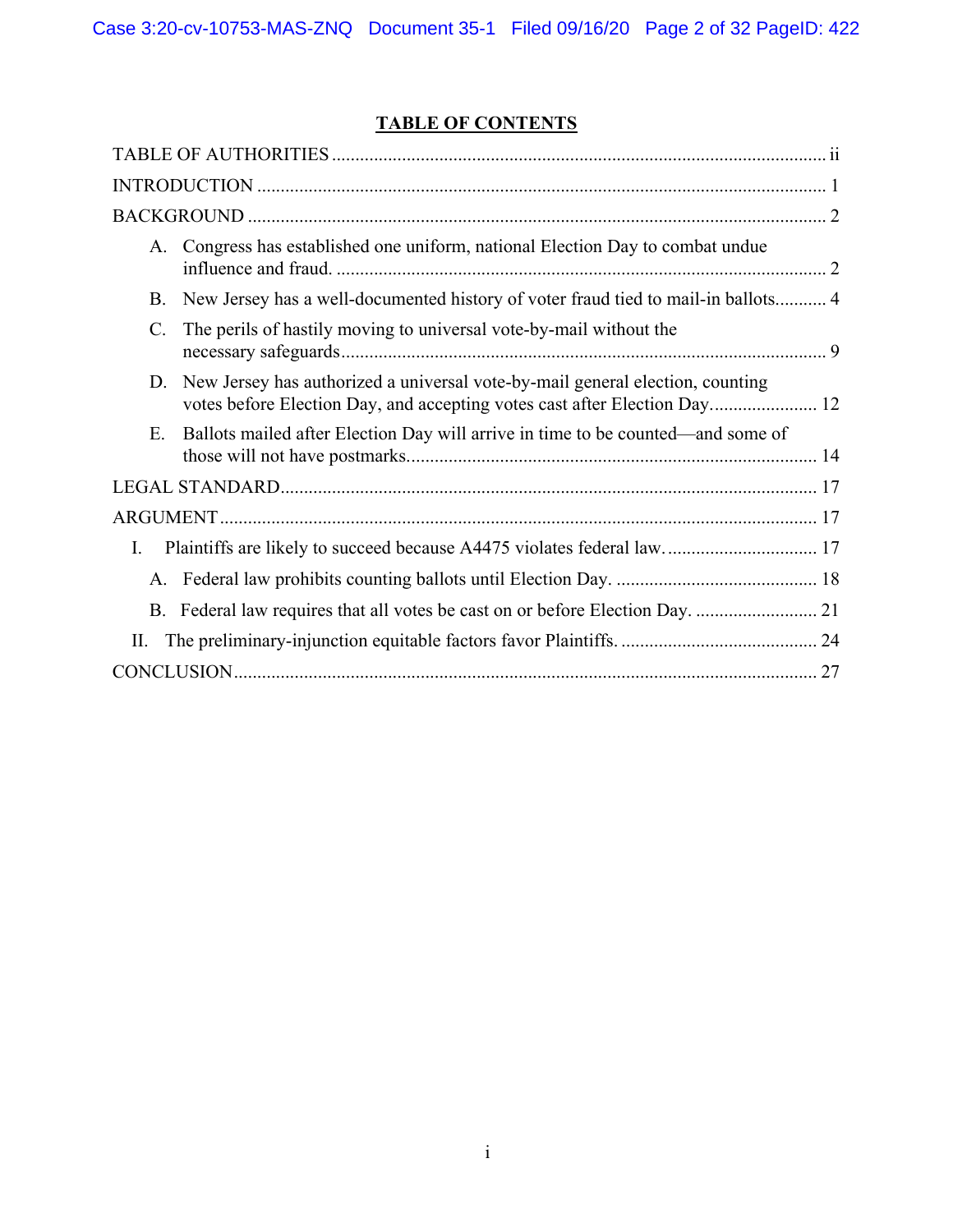# **TABLE OF AUTHORITIES**

# **CASES**

| Arizona Dream Act Coal. v. Brewer,                   |
|------------------------------------------------------|
| Arizona v. Inter Tribal Council of Arizona, Inc.,    |
| Benisek v. Lamone,                                   |
| Berne Corp. v. Gov't of Virgin Islands,              |
| Council of Alternative Political Parties v. Hooks,   |
| Crawford v. Marion Cty. Election Bd.,                |
| Eu v. San Francisco Cty. Democratic Cent. Comm.,     |
| Ex parte Siebold,                                    |
| Ex parte Yarbrough,                                  |
| <i>Foster v. Love,</i>                               |
| Gallagher v. N.Y. State Bd. of Elec.,                |
| Golden v. Gov't of the Virgin Islands,               |
| Gonzalez v. Arizona,                                 |
| Griffin v. Roupas,                                   |
| Harkless v. Brunner,                                 |
| Issa v. Sch. Dist. of Lancaster,                     |
| Love v. Foster,                                      |
| Maddox v. Bd. of State Canvassers,                   |
| Millsaps v. Thompson,                                |
| Penn. Democratic Party v. Republican Party of Penn., |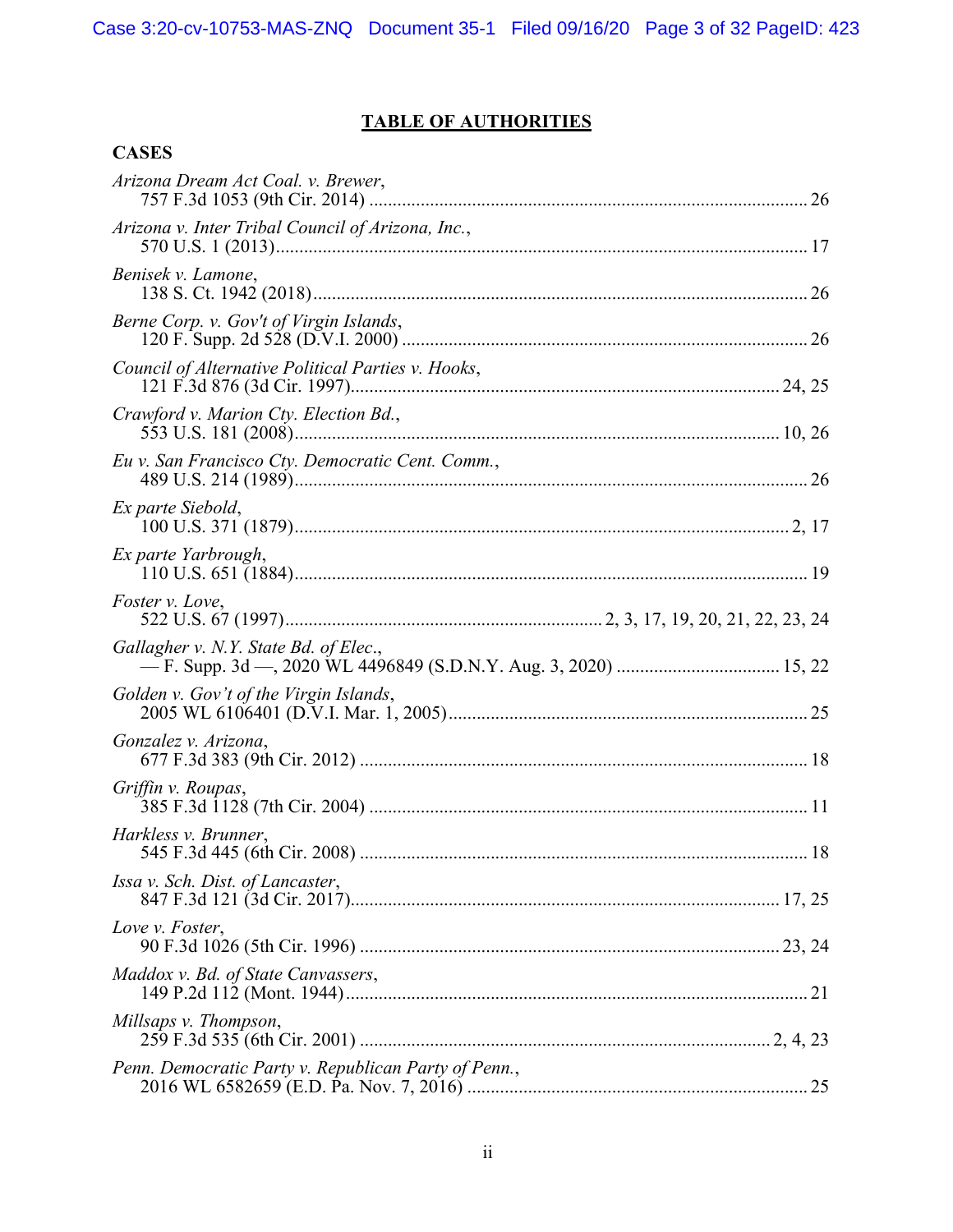| Project Vote v. Blackwell,                     |  |
|------------------------------------------------|--|
| Purcell v. Gonzalez,                           |  |
| Reynolds v. Sims,                              |  |
| Sikkelee v. Precision Airmotive Corp.,         |  |
| Smiley v. Holm,                                |  |
| Sypniewski v. Warren Hills Reg'l Bd. of Educ., |  |
| Texas Democratic Party v. Abbott,              |  |
| United States v. Berks Cty.,                   |  |
| Voting Integrity Project, Inc. v. Bomer,       |  |
| Voting Integrity Project, Inc. v. Bomer,       |  |
| Voting Integrity Project, Inc. v. Keisling,    |  |

# **CONSTITUTIONAL PROVISIONS & STATUTES**

| An Act Concerning the Establishment of Mail-in Ballot Drop Boxes Before Each<br>Election and Vote-by-Mail Procedures for the November 2020 General |  |
|----------------------------------------------------------------------------------------------------------------------------------------------------|--|
| An Act Concerning the Establishment of Mail-in Ballot Drop Boxes Before Each<br>Election and Vote-by-Mail Procedures for the November 2020 General |  |
| An Act Concerning the Establishment of Mail-in Ballot Drop Boxes Before Each<br>Election and Vote-by-Mail Procedures for the November 2020 General |  |
|                                                                                                                                                    |  |
|                                                                                                                                                    |  |
|                                                                                                                                                    |  |
|                                                                                                                                                    |  |
|                                                                                                                                                    |  |
|                                                                                                                                                    |  |
|                                                                                                                                                    |  |
|                                                                                                                                                    |  |
|                                                                                                                                                    |  |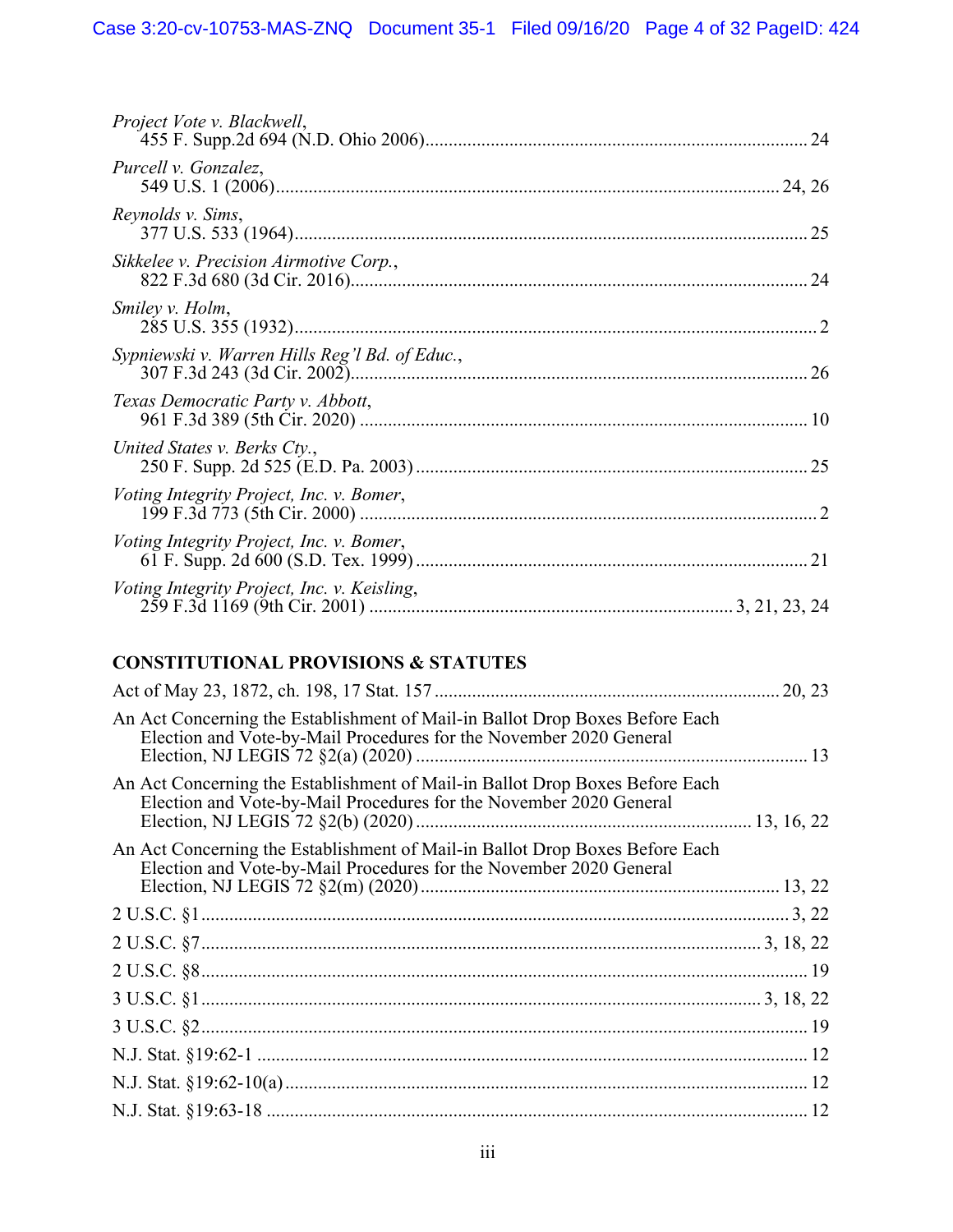# **OTHER AUTHORITIES**

| Eric Holder: Here's How the Coronavirus Crisis Should Change U.S. Elections—                                                                          |
|-------------------------------------------------------------------------------------------------------------------------------------------------------|
|                                                                                                                                                       |
|                                                                                                                                                       |
|                                                                                                                                                       |
| Jon Levine, Confessions of a voter fraud: I was a master at fixing mail-in ballots,                                                                   |
| Lisa Lerer, <i>Washington: Where Everyone Votes By Mail</i> ,                                                                                         |
|                                                                                                                                                       |
| N.J. Reports 7 New COVID-19 Deaths, 464 New Cases As Transmission Rate<br>Stays Below Key Mark for Spread of Virus, NewJersey.com (Aug. 15, 2020)  13 |
| President Jimmy Carter & Secretary of State James Baker, Report of the<br>Commission on Federal Election Reform, Building Confidence in U.S.          |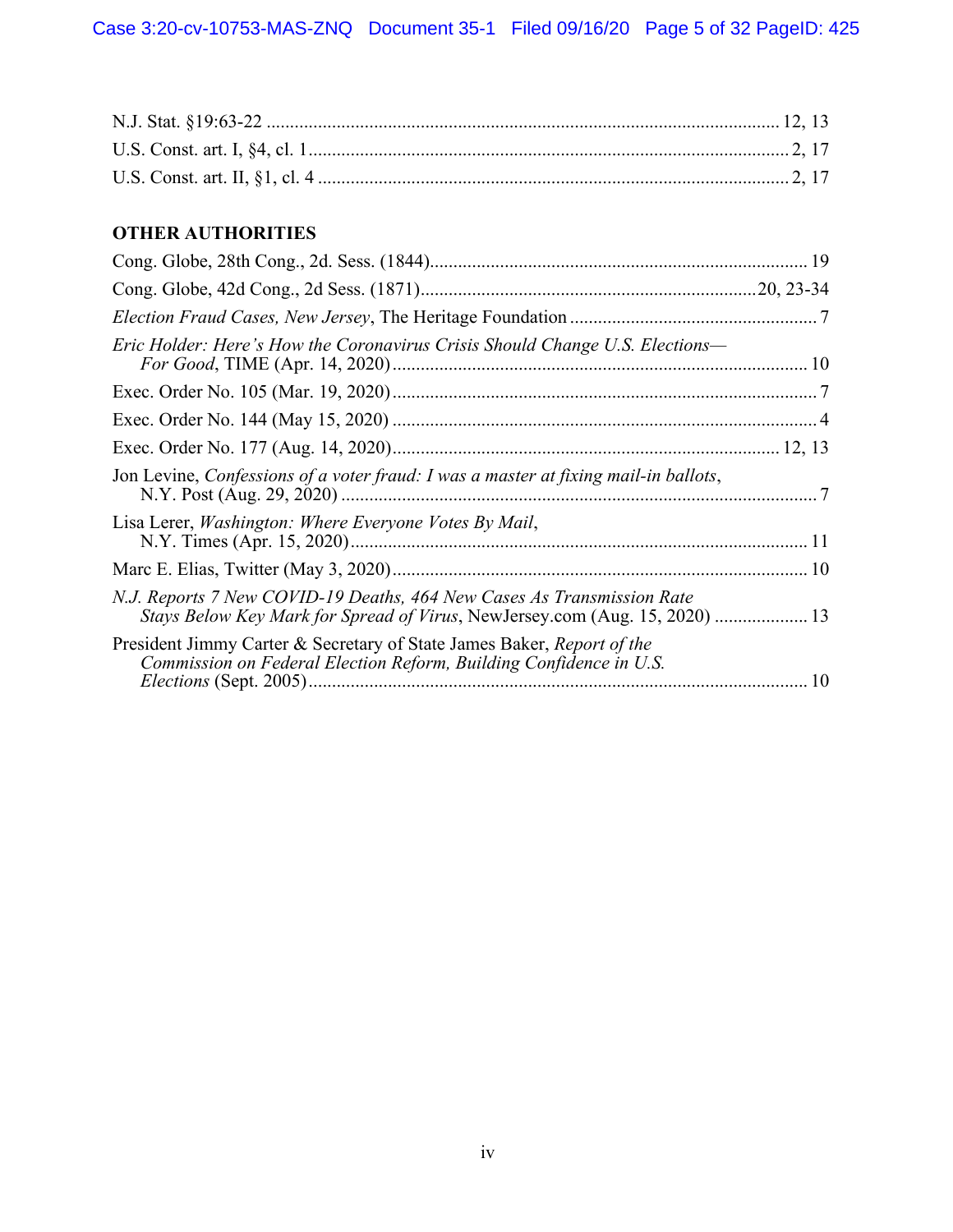### **INTRODUCTION**

On the eve of the November 2020 election, New Jersey decided to hastily rewrite its election code with new legislation—A4475—that provides for universal vote-by-mail balloting, and impermissibly extends Election Day both forward and backward from its statutorily mandated date. In its haste, New Jersey has opened the door to voter fraud and widespread confusion in the upcoming election.

Sadly, voter fraud is an unfortunate tradition in the Garden State. Countless individuals have been convicted of voter fraud tied to absentee ballots over the last decade. Not surprisingly, fraud and other irregularities plagued the State when the Governor ordered universal vote-by-mail in May of this year in response to COVID-19. The Attorney General has charged four individuals in Paterson, NJ—including one sitting city council member and one candidate for city council who nominally won his race—on charges arising from a scheme to collect and illegally mail in hundreds of ballots in that election. That scheme led to a crisis in Paterson, requiring that the city hold another election between the indicted candidate and his opponent because it is impossible to determine just how many fraudulent ballots were cast. That regretful episode in Paterson should have been a warning sign suggesting that the State proceed with caution. Yet the State blew through that warning sign by *expanding* universal vote-by-mail to the entire state for the November election.

New Jersey compounded this problem by altering its Election Day deadlines. In a trio of statutes, Congress has set a uniform election day for Americans to cast their votes for congressional and presidential candidates. Congress passed those statutes to end the practice where States voted on different dates, and early vote counts influenced how later-voting Americans cast their ballots, and to combat fraud. A4475 conflicts with those statutes in two ways. First, it allows New Jersey election officials to begin counting votes 10 days before Election Day. Second, it allows New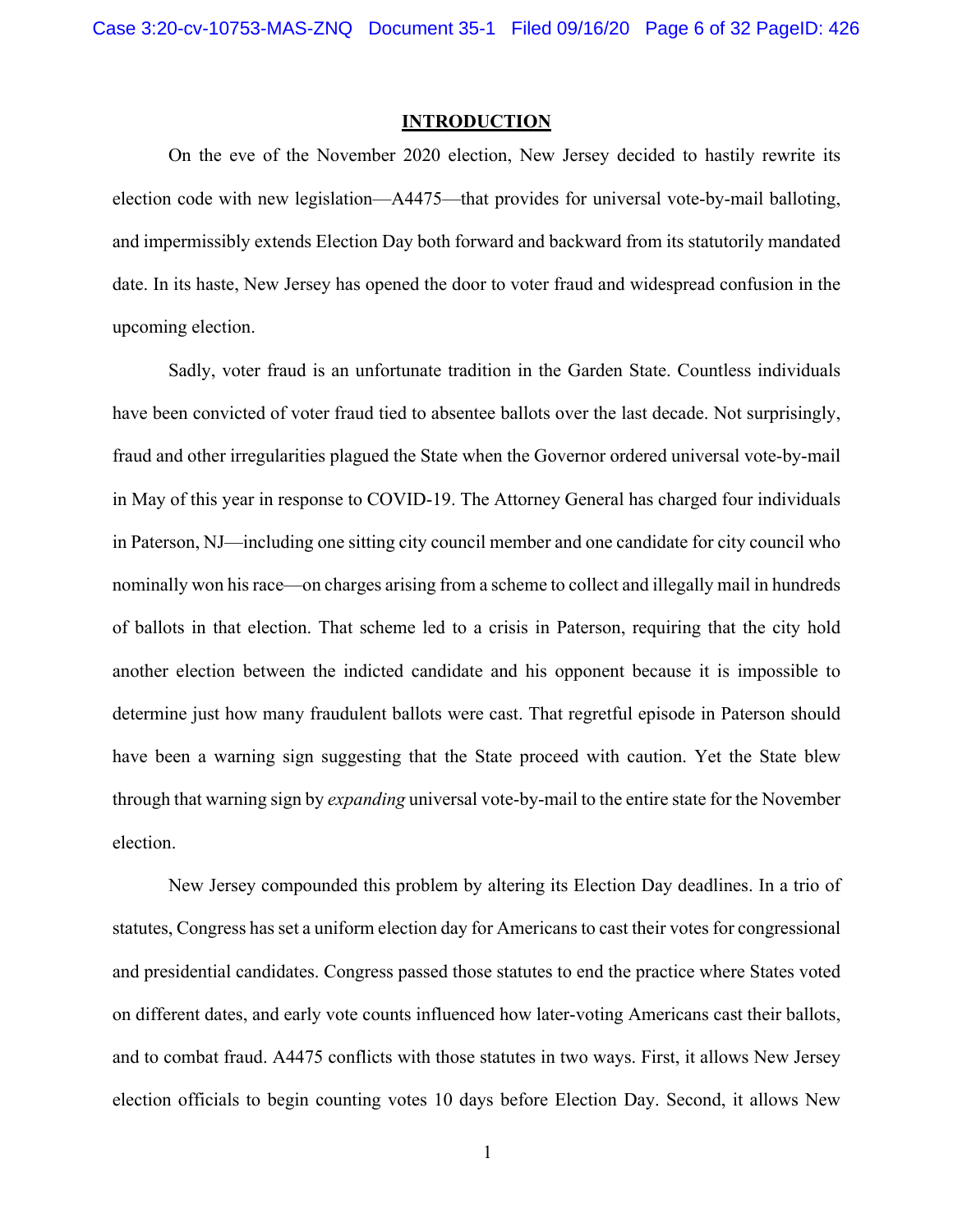Jersey voters to cast ballots *after* Election Day because officials must accept unpostmarked ballots up to two days after the polls close. These provisions establish conditions likely to incentivize and facilitate the same kind of fraud and confusion that have plagued New Jersey elections for years. As a result, they should be enjoined.

#### **BACKGROUND**

## **A. Congress has established one uniform, national Election Day to combat undue influence and fraud.**

Though the Elections Clause grants states power to set the time, place, and manner of congressional elections, U.S. Const. art. I, §4, cl. 1, it also subordinates that power to federal law. The Clause expressly reserves to "Congress" the power to "at any time by Law make or alter such Regulations, except as to the Places of chusing Senators." *Id*. Congress also bears similar power under the Electors Clause to "determine the Time of chusing the Electors" for the offices of President and Vice President. *Id*. art. II, §1, cl. 4. "[T]hese comprehensive words embrace authority to provide a complete code for congressional elections, not only as to times and places, but in relation to notices, registration, supervision of voting, protection of voters, prevention of fraud and corrupt practices, counting of votes, duties of inspectors and canvassers, and making and publication of election returns." *Smiley v. Holm*, 285 U.S. 355, 366 (1932). Legislation enacted pursuant to this authority protects "the fundamental right [to vote] involved." *Id.*; *Ex parte Siebold*, 100 U.S. 371, 382 (1879) (noting Congress's power to set the time of elections protects the "rights of citizens to vote"); and is therefore judicially enforceable in a suit brough under Section 1983, *see Foster v. Love*, 522 U.S. 67 (1997) (adjudicating challenge to State statutes allegedly in conflict with the uniform Election Day brought under Section 1983); *Millsaps v. Thompson*, 259 F.3d 535, 542 (6th Cir. 2001) (same); *Voting Integrity Project, Inc. v. Bomer*, 199 F.3d 773, 774 (5th Cir. 2000) (same).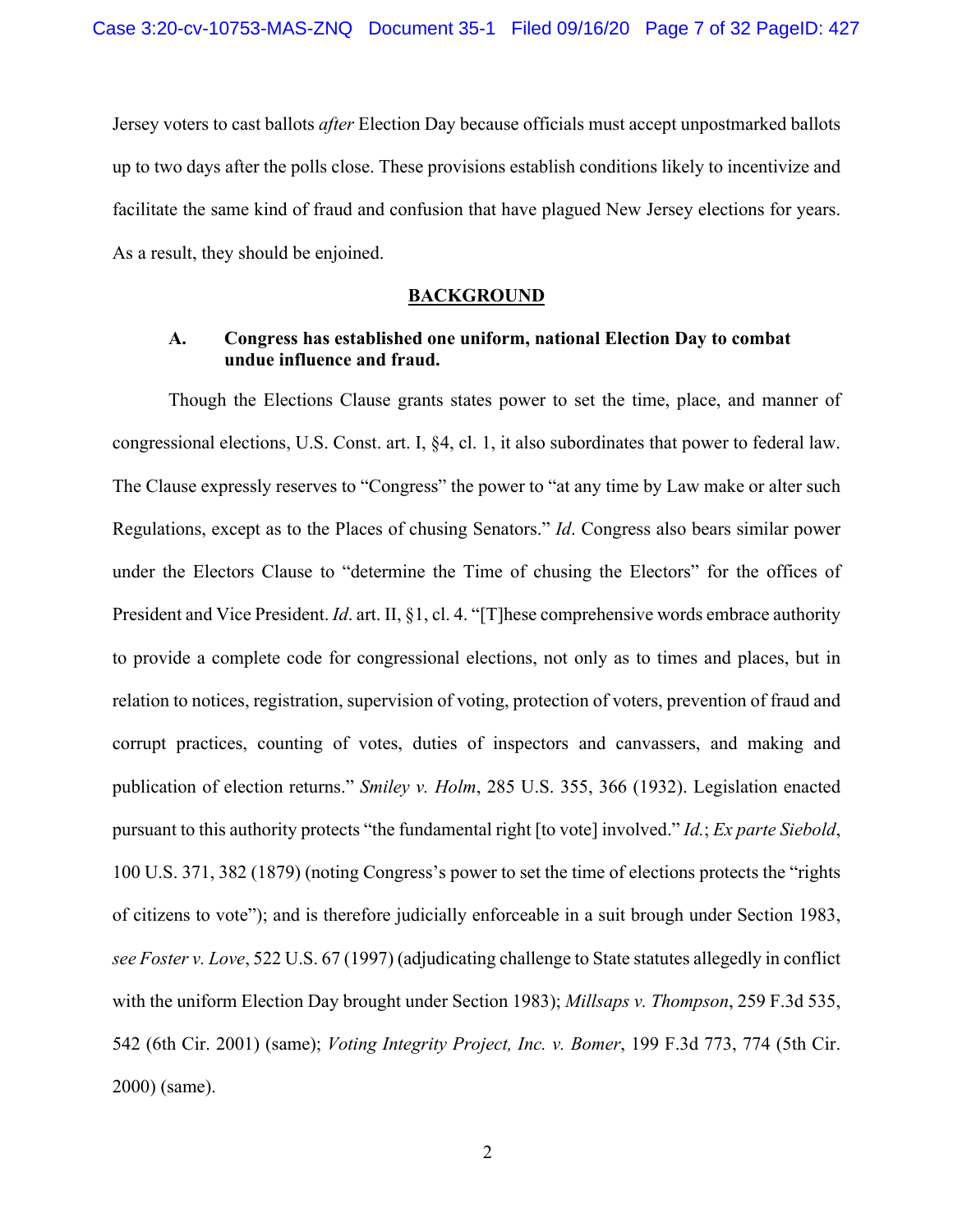Plaintiffs' claims here arise from federal statutes embodying a crucial exercise of those powers: Congress's decision to establish "the Tuesday next after the 1st Monday in November" as the uniform, national "day for the election" of members of Congress, 2 U.S.C. §7; *see id*. §1, and for appointing electors for President and Vice President, 3 U.S.C. §1. This trio of statutes "mandates holding all elections for Congress and the Presidency on a single day throughout the Union." *Foster*, 522 U.S. at 70. And they are valid exercises of Congress's power. "By establishing a particular day as 'the day' on which these actions must take place, the statutes simply regulate the time of the election, a matter on which the Constitution explicitly gives Congress the final say." *Id*. at 71-72; *see also Voting Integrity Project, Inc. v. Keisling*, 259 F.3d 1169, 1170 (9th Cir. 2001) ("Without question, Congress has the authority to compel states to hold these elections on the dates it specifies.").

These statutes serve sound policy goals. A uniform, national Election Day prevents "the distortion of the voting process threatened when the results of an early federal election in one State can influence later voting in other States." *Foster*, 522 U.S. at 73. Before Congress adopted a uniform Election Day during the Reconstruction era, the "diversity of" federal election dates gave "'some states'" and "'some parties'" an "'undue advantage'"; as one Senator from Maine put it when opposing a uniform Election Day, "'we want in the future, as we have had in the past, the position of indicating to the country the first sentiment on great political questions.'" *Keisling*, 259 F.3d at 1173. Beyond that, Congress established a uniform, national Election Day as a "'check to frauds in elections, to double voting, to the transmission of voters from one State to another, and [to] allow the people to vote for their Representatives undisturbed by considerations which they ought not to take at all into account.'" *Id*. at 1174 (quoting Cong. Globe, 42 Cong., 2d Sess. 618 (1872)); *see also id.* at 1172-73 (uniform election day proposed as solution to "great frauds"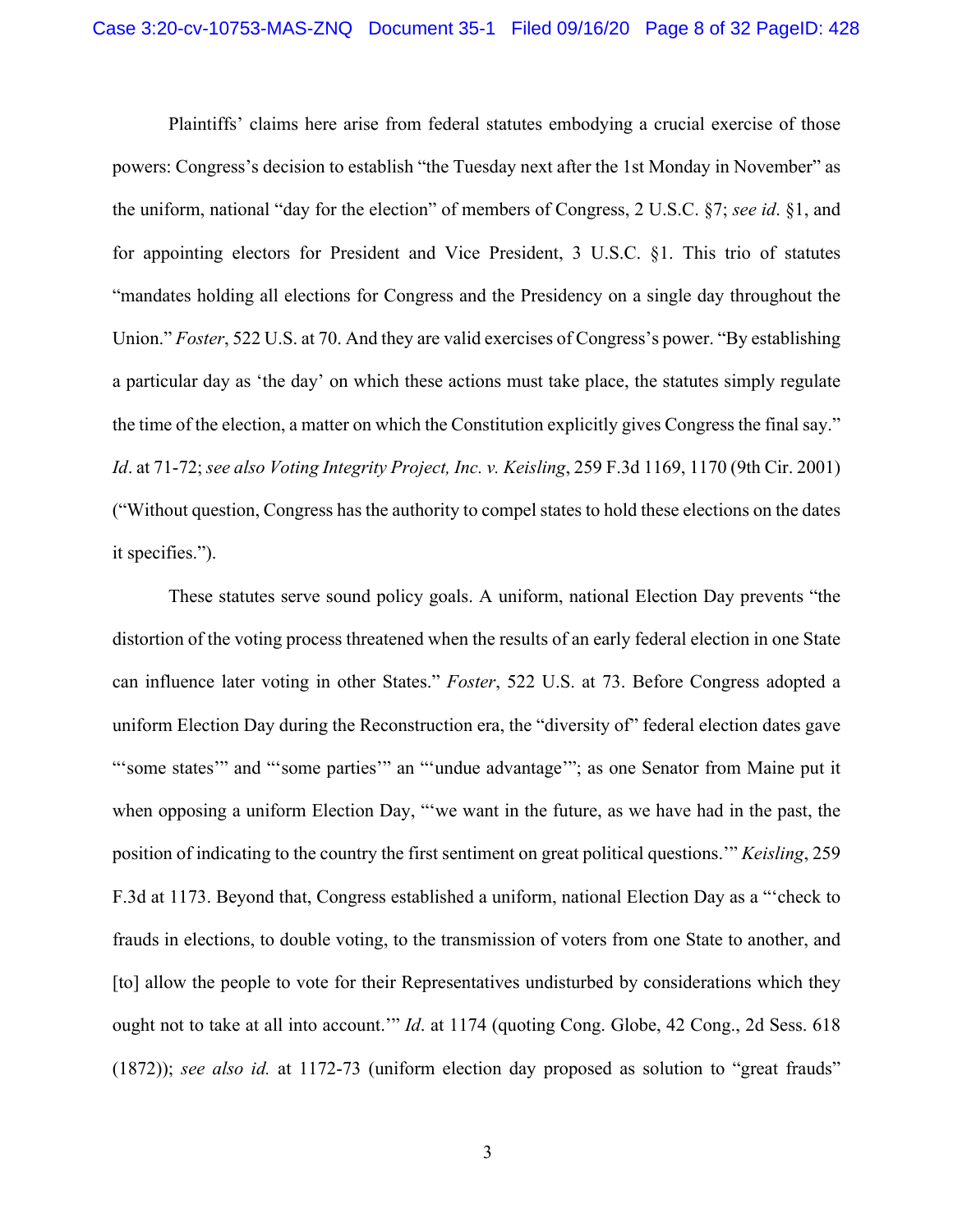committed in presidential elections (quoting Cong. Globe, 28th Cong., 2d Sess. 15 (1844))); *Millsaps*, 259 F.3d at 541 ("[A] review of the legislative history of these provisions demonstrates that Congress wanted to prevent States that voted early from unduly influencing those voting later [and] to combat fraud by minimizing the opportunity for voters to cast ballots in more than one election.").

## **B. New Jersey has a well-documented history of voter fraud tied to mail-in ballots.**

New Jersey has a long history of problems with voting and voting by-mail in particular. To start with, the state has had issues with keeping accurate voter rolls. One study in 2005 found that 4,755 people who were listed as deceased voted in the 2004 general election. David W. Chen, *Among Voters in New Jersey, G.O.P. Sees Dead People*, New York Times (Sept. 16, 2005), https://nyti.ms/3g2mZW2 (attached as Ex. 1). And 4,397 people who were registered to vote in more than one county voted twice. *Id.* Another study in 2016 found a full 2,460 active voters who had been dead for at least *five* years, and nearly sixty of them had apparently cast votes *after they died.* Paul D'Ambrosio & Susanne Cervenka, *NJ dead are registered voters, but no evidence of fraud*, Asbury Park Press (Oct. 19, 2016), https://bit.ly/31257qm (attached as Ex. 2). The study also found that there were 920 active voters that were ostensibly 106 years old or older. *Id.* 

New Jersey also had issues with undeliverable and misplaced ballots. New Jersey conducted a universal vote-by-mail election during the July primary. *See* Exec. Order No. 144 (May 15, 2020), https://bit.ly/34293Jq. In Hunterdon County, for example, 1,500 ballots were returned as undeliverable. *See* Katie Kausch, *Can Vote-by-mail Be Fixed for November Election? Election Officials Warn of Problems*, NJ.com (July 25, 2020), https://bit.ly/3461III (attached as Ex. 3). Just last week, Sussex County *discovered 1,666 ballots from the July 7 primary* in a mislabeled bin, and then still chose to canvass them. K. Morel, *1,666 uncounted Sussex County*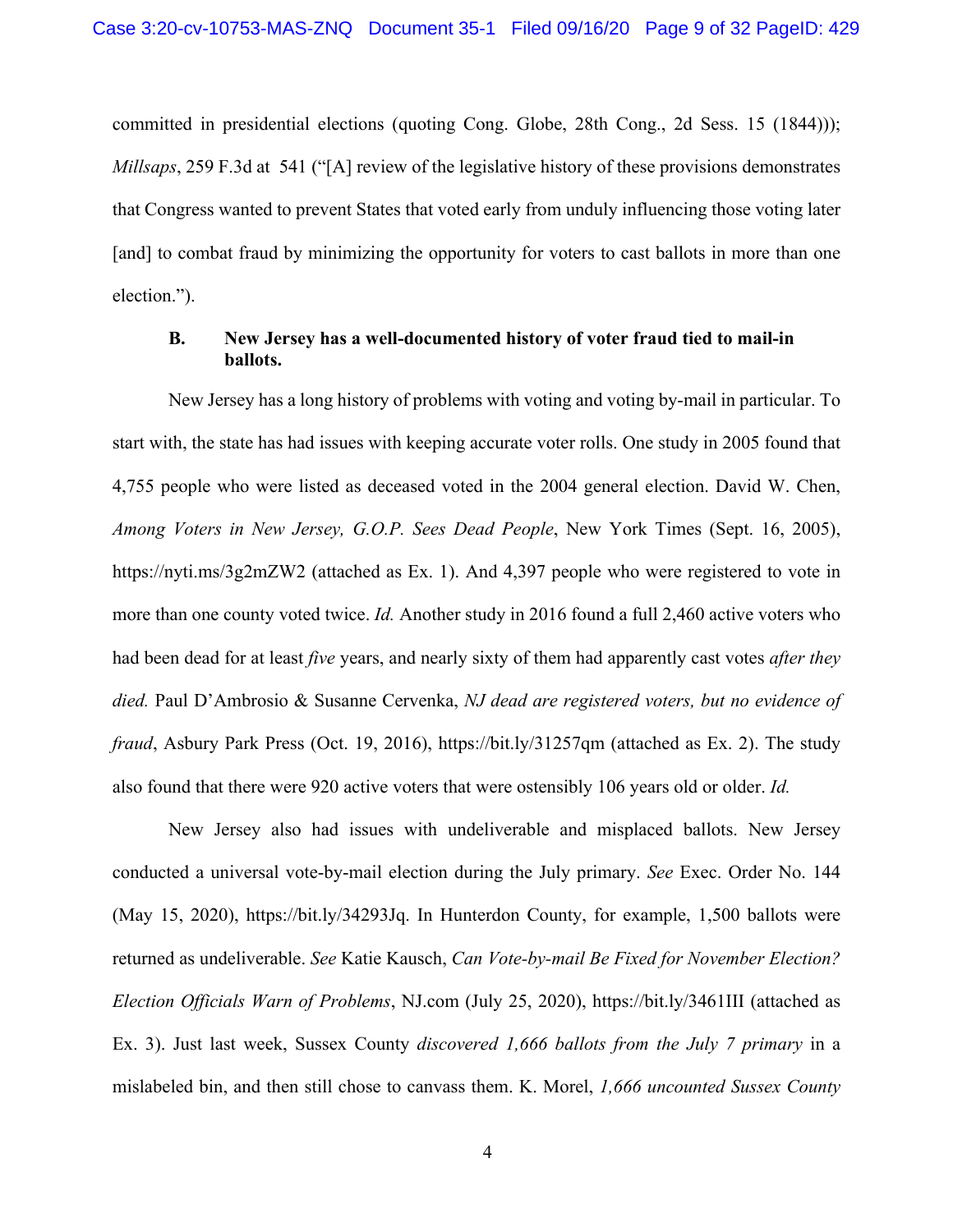*ballots from July primary just found in 'mislabeled' bin*, N.J. Herald (Sept. 14, 2020), https://njersy.co/3hyzGZq (attached as Ex. 4). And there were numerous reports of stacks of ballots being left in apartment buildings. *See, e.g*., D. Wildstein *Reports of vote-by-mail ballots undelivered, tossed aside by postal workers*, N.J. Globe (April 25, 2020), https://bit.ly/32vae2V (attached as Ex. 5). In the end, there were over 5.5 million people that the Secretary of State deemed entitled to vote in that election, yet only 1.47 million of them actually returned their ballots. Secretary of State Tahesha Way, Official Primary Election Turnout (Aug. 26, 2020), https://bit.ly/33r00Ql (attached as Ex. 6). That means millions of ballots left election officials' custody and were never returned.

Voter fraud is likewise notoriously common in New Jersey. Consider just a few examples over the last decade.

- In 2010, over a dozen people were arrested and charged with voter fraud and tampering with absentee ballots to get Councilman Rigo Rodriguez elected in Paterson, New Jersey. Councilman Rodriguez won the election by just 41 votes in a recount after 49 previously uncounted absentee ballots were included in the final tally. Joe Malinconico, *Councilman and Wife Arrested in Voter Fraud Case*, TAP into Paterson (Dec. 2, 2010), https://bit.ly/2Y7gIlV (attached as Ex. 7). He and his wife were later arrested on charges of witness tampering in an effort to cover up the voter fraud. *Id.* Rodriguez ended up serving his entire four-year city-council term before agreeing to a permanent ban from holding office in exchange for the charges to be dropped. David Wildstein, *Patterson: The Rigo Rodriguez story*, N.J. Globe (June 26, 2020), https://bit.ly/2EoN4BE (attached as Ex. 8).
- In 2012, a Belleville resident was found guilty of election fraud, conspiracy, absentee-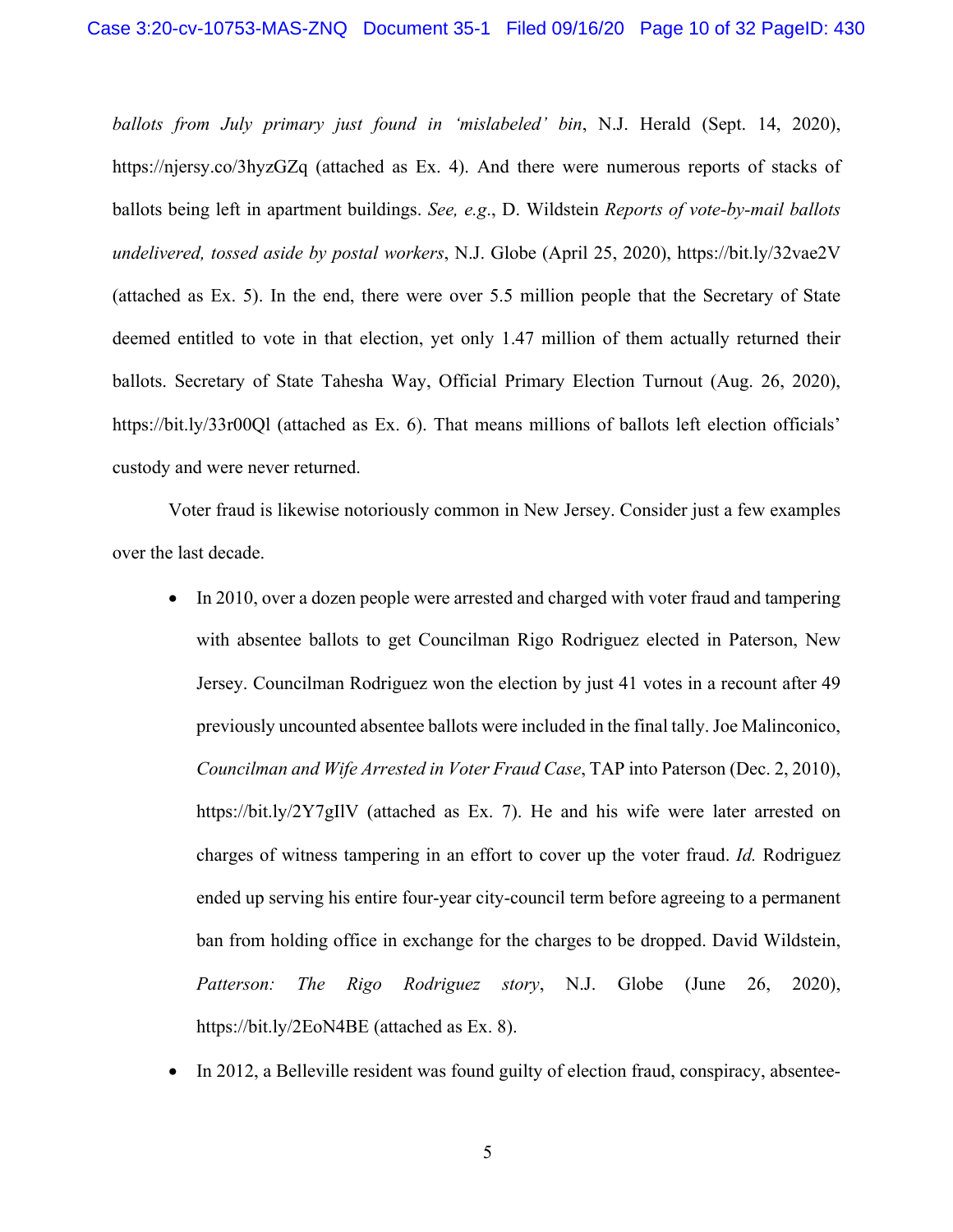ballot fraud, forgery, and tampering with public records or information. N.J. Office of the Atty' Gen., *Former Campaign Worker in Essex County Convicted at Trial of Engaging in Ballot Fraud in 2007 Races in 29th Legislative District*, NJ.gov (Sept. 28, 2012), https://bit.ly/3asBJfS (attached as Ex. 9). Along with his co-conspirators, he tampered with documentation for absentee ballots in the November 2007 general election by submitting ballots on behalf of voters who had never received a ballot nor cast a vote. *Id.* 

- In 2015, a Hoboken resident pleaded guilty to using the mail system to aid a voterbribery scheme. Corey McDonald, *Hoboken man pleads guilty to participating in 2015 vote-by-mail fraud scheme*, Hudson Cty. View (Oct. 8, 2019), https://bit.ly/312MkLz (attached as Ex. 10). He provided voters with applications for mail-in ballots, offered them payment for casting them for a certain candidate, reviewed the ballots, and then delivered funds to voters after the election. *Id.*
- In 2018, another Hoboken resident pleaded guilty to conspiracy to use mail to promote a voter bribery scheme during the 2013 municipal election. John Heinis, *Feds: Hoboken woman pleads guilty to promoting vote-by-mail fraud scheme*, Hudson Cty. View (Nov. 8, 2018), https://bit.ly/3h26hHS (attached as Ex. 11). She and her associates (at the direction of a city council candidate) agreed to pay voters \$50 each in exchange for mail-in votes. *Id.* The city council candidate was convicted the following year due to the scheme. Ron Zeitlinger, *Raia sentenced to 3 months in prison for Hoboken cash-for-votes scheme*, NJ.com (Dec. 2, 2019), https://bit.ly/2CB8JGo (attached as Ex. 12).
- In 2019, Elmwood Park's mayor resigned from his position in the face of charges of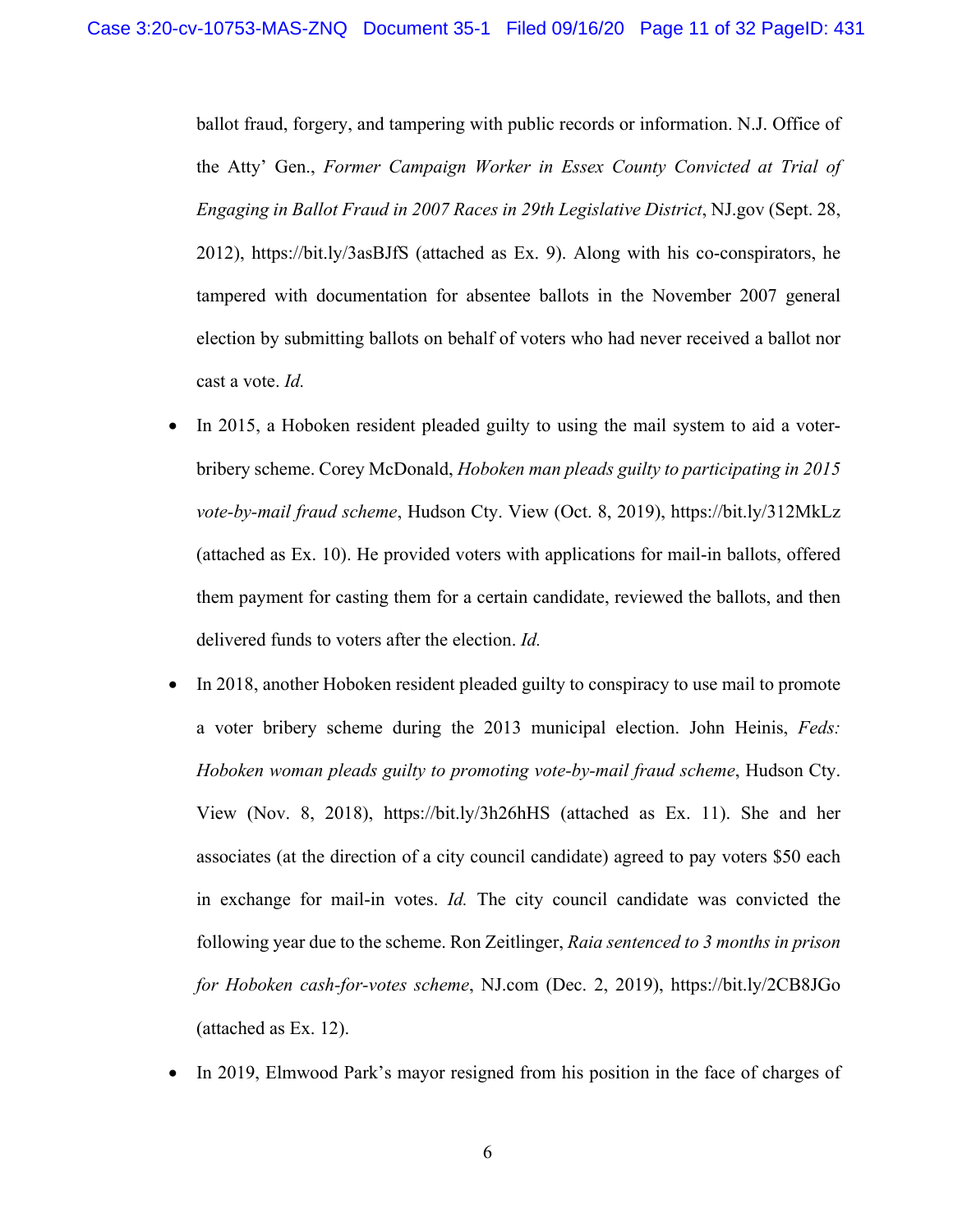election fraud. Jerry DeMarco, *Elmwood Park Mayor Charged with Voter Fraud, Resigns*, Brook-Elmwood Daily Voice (Apr. 29, 2019), https://bit.ly/3g0wJ3o (attached as Ex. 13). Investigators determined that between March 2017 and November 2018, the mayor "had interfered with the secrecy of the election process by completing portions of the application for vote by mail ballot, primary election ballot certifications and general election ballot certifications of registered voters in the borough." *Id.* 

These are just a handful of the many examples of voter fraud and impropriety that have occurred in New Jersey in recent memory. *See Election Fraud Cases, New Jersey*, The Heritage Foundation, https://herit.ag/2DNVGC8 (collecting cases); Jon Levine, *Confessions of a voter fraud: I was a master at fixing mail-in ballots*, N.Y. Post (Aug. 29, 2020), https://bit.ly/33pRDV7.

Given New Jersey's long history of voter fraud, it is unsurprising that Governor Murphy's forced switch to universal vote-by-mail earlier this year ended poorly. On March 19, the Governor ordered that all pending elections would occur on May 12 and that the elections "shall be conducted solely via vote-by-mail ballots, which will automatically be sent to all registered voters without the need for an application to receive a vote-by-mail ballot." Exec. Order No. 105 (Mar. 19, 2020), https://bit.ly/2DYUeNd. Over 30 municipalities held nonpartisan municipal, school board, or special elections completely by mail on May 12. The results were disastrous. To start with, ten percent of ballots that were cast were invalidated. Colleen O'Dea, *One in 10 Ballots Rejected in Last Month's Vote-by-Mail Elections*, N.J. Spotlight (June 10, 2020), https://bit.ly/2PZCZxq (attached as Ex. 14). That is more than 3 times as many invalidated mail-in votes as the 2018 general election in New Jersey. *Id.* 

But those statistics don't even begin to reveal the extent of the voter fraud that stemmed from the Governor's March order. Consider the City of Paterson. There, Alex Mendez beat his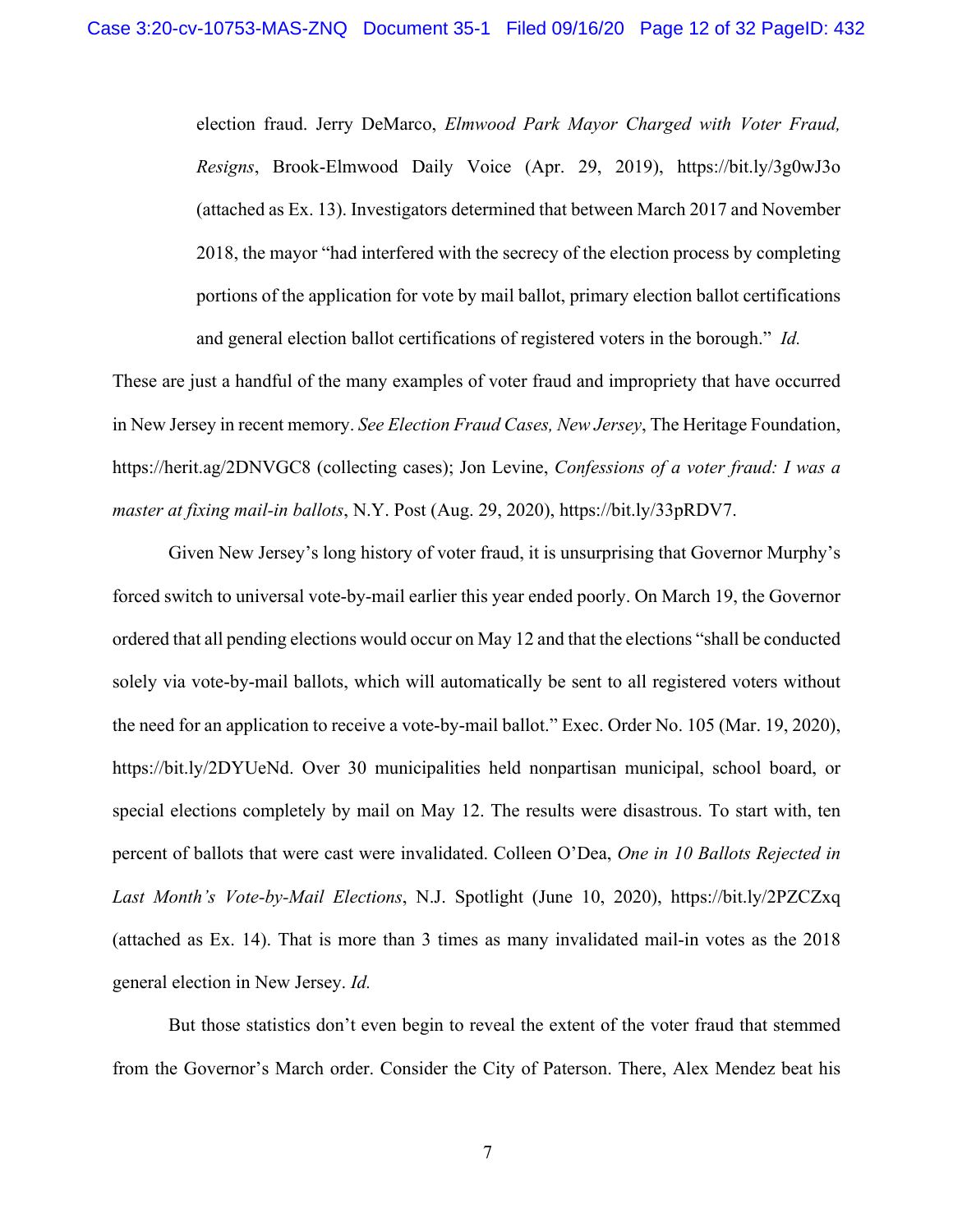opponent Bill McKoy by merely 240 votes in a bid for a city council seat. David Wildstein, *Evidence of massive voter fraud in Paterson election, court records show*, N.J. Globe (June 14, 2020), https://bit.ly/312nrzD (attached as Ex. 15). Almost immediately, however, officials encountered evidence of massive voter fraud. It began with the discovery of nearly 900 votes that were mailed in bulk from three individual mailboxes, including more than 300 ballots that came from a single mailbox all rubber-banded together. *Id.*

Next, there were widespread reports of people being listed as having voted, but who say they never even received their ballots. J. Dienst and J. Valiquette, *Corruption Allegations Keep Growing in Paterson Vote-By-Mail Election*, NBC News N.Y. (May 13, 2020), https://bit.ly/3fWilc9 (attached as Ex. 16). One woman was shown an official list of people who voted that lived on her block. She confirmed that there were eight people on the list, plus herself, who she knows didn't vote. *Id.* A councilman reported he knew of at least another dozen cases of the same thing happening. *Id.*

In the weeks following the election, the New Jersey Attorney General conducted an investigation into voter fraud and discovered an illegal conspiracy to get Mendez elected. *Evidence of massive voter fraud*, *supra*, Ex. 15. McKoy's attorneys revealed the AG's findings in a lawsuit to challenge the election's outcome. The election, they explained, "was rife with nonfeasance, malfeasance, and straight up voter fraud. It was a failure at every level, from the mailing of VBMs to their delivery, from the actual casting of the ballots to the receiving of same by the Board of Elections and their counting." *Id.* In particular, a campaign worker for Mendez "confessed to investigators working on behalf of the [New Jersey Attorney General's] office to having stolen ballots out of mailboxes, both completed and uncompleted, on behalf of and at the direction of the Mendez campaign." *Id.*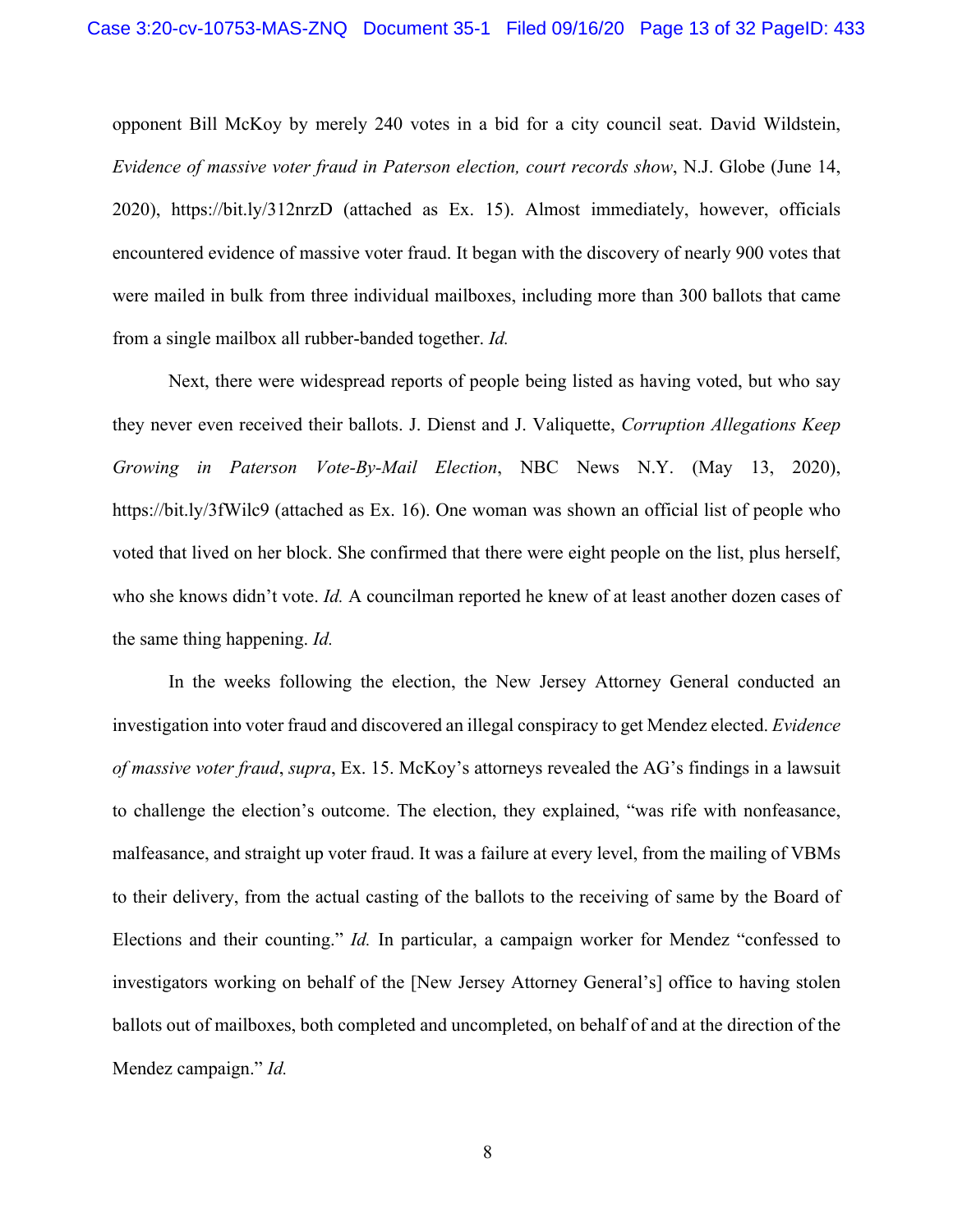On June 25, the Attorney General charged Mendez, a sitting councilmember, and two others with multiple felonies related to election fraud, including illegally collecting absentee ballots and submitting fraudulent voter registrations. J. Dienst, *Paterson City Council Vice President Among 4 Charged With Voting Fraud in May Special Election: NJ AG*, NBC News N.Y. (June 25, 2020), https://bit.ly/31Qengk (attached as Ex. 17). Yet despite his indictment and the extensive evidence of voter fraud, Mr. Mendez refused to withdraw his candidacy and still planned to take office on July 1. That lead to a New Jersey judge issuing an injunction preventing Mendez from doing so. In issuing his decision, the judge explained:

I don't see how I could let the people of Paterson have to accept the fact that this was a fair and free election, that it was a full expression of their intent. … I just think it would be a tremendous undermining of the voting system, the public trust to let Mr. Mendez be sworn in tomorrow.

J. Dienst, *Judge Blocks Paterson Councilman-Elect Facing Voter Fraud Charges From Taking Office*, NBC News N.Y. (June 30, 2020), https://bit.ly/310AT6R (attached as Ex. 18). So instead of declaring McKoy the winner, and with charges pending against Mendez, Paterson will conduct another election for the council seat. J. Malinconico, *Bitter rivals agree to 'do-over' in disputed Paterson election*, Paterson Press (Aug. 11, 2020), https://njersy.co/345qyZw (attached as Ex. 19).

## **C. The perils of hastily moving to universal vote-by-mail without the necessary safeguards.**

A4475 is part of a broader push to advance the electoral prospects of the Governor's political party. Much of the move toward universal vote-by-mail has been driven by litigation initiated by the Democratic Party in reaction to COVID-19. The Democratic National Committee, state Democratic parties, and several affiliated groups have filed lawsuits across the country to force a hurried transition to universal vote-by-mail and to remove the safeguards meant to protect the integrity of the ballot. Democrats have pushed for these changes long before COVID-19. But unable to persuade legislatures, Democrats have turned to the courts and, like here initially, the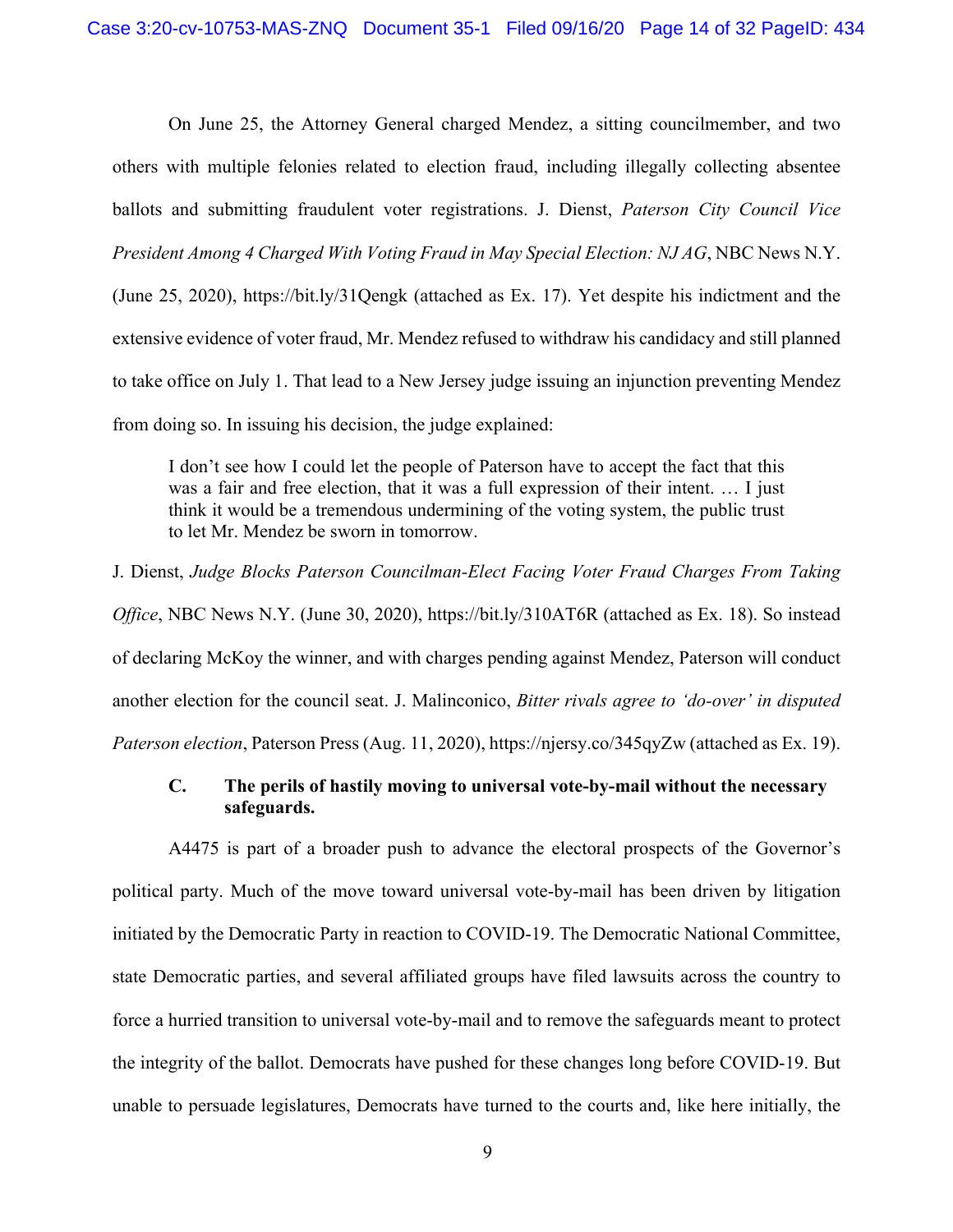executive branch of the state. *See, e.g.*, *Eric Holder: Here's How the Coronavirus Crisis Should Change U.S. Elections—For Good*, TIME (Apr. 14, 2020), bit.ly/3eAiW2W ("Coronavirus gives us *an opportunity* to revamp our electoral system …." (emphasis added)). According to the Democrats' top lawyer—who represents intervenor DCCC in this case, *see* Doc. 10—"If [these lawsuits] gain 1 percent of the vote [for Democrats], that would be among the most successful tactics that a campaign could engage in." Marc E. Elias, Twitter (May 3, 2020), bit.ly/2XiI74A.

But COVID-19 is no basis to throw out longstanding safeguards that protect the integrity of elections. In fact, it makes those safeguards *more* important. "As Justice Stevens noted, 'the risk of voter fraud' is 'real.'" *Texas Democratic Party v. Abbott*, 961 F.3d 389, 413 (5th Cir. 2020) (Ho, J., concurring) (quoting *Crawford v. Marion Cty. Election Bd.*, 553 U.S. 181, 196 (2008) (plurality op. of Stevens, J.)). It is widely agreed that voting by mail is "the largest source of potential voter fraud." President Jimmy Carter & Secretary of State James Baker, *Report of the Commission on Federal Election Reform, Building Confidence in U.S. Elections* 46 (Sept. 2005), https://bit.ly/3dXH7rU (*Carter-Baker Report*); *see also Texas Democratic Party*, 961 F.3d at 414 (Ho, J., concurring) ("[C]ourts have repeatedly found that mail-in ballots are particularly susceptible to fraud."). Well-regarded commissions and groups of diverse political affiliation agree that "when election fraud occurs, it usually arises from absentee ballots." Michael T. Morley, *Election Emergency Redlines* 2, https://bit.ly/3e59PY1 (Morley, *Redlines*) (attached as Ex. 20). Such fraud is easier to commit, easier to meaningfully scale, and harder to detect with absentee voting than in-person voting sites. Ballots are sometimes "mailed to the wrong address or to large residential buildings" and "might get intercepted." *Carter-Baker Report* 46. Absentee voters "who vote at home, at nursing homes, at the workplace, or in church are more susceptible to pressure, overt and subtle, or to intimidation." *Id.* And "[v]ote buying schemes are far more difficult to detect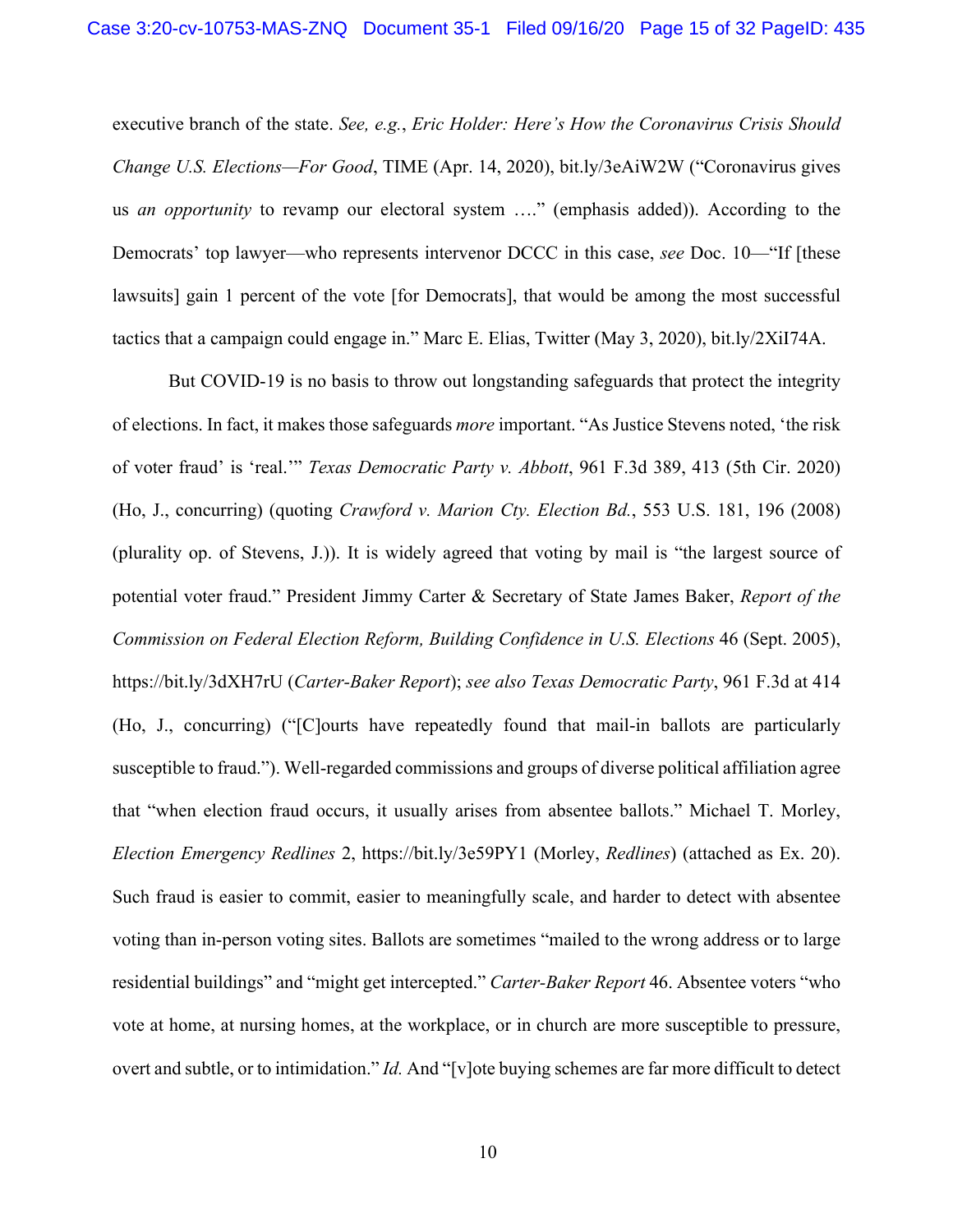when citizens vote by mail." *Id.* After all, "absentee voting is to voting in person as a take-home exam is to a proctored one." *Griffin v. Roupas*, 385 F.3d 1128, 1131 (7th Cir. 2004).

This risk of abuse is magnified by the fact that "many states' voter registration databases are outdated or inaccurate." Morley, *Redlines* 2. A 2012 study from the Pew Center on the States found that "[a]pproximately 24 million—one of every eight—voter registrations in the United States are no longer valid or are significantly inaccurate"; "[m]ore than 1.8 million deceased individuals are listed as voters"; and "[a]pproximately 2.75 million people have registrations in more than one state." The Pew Center on the States, *Inaccurate, Costly and Inefficient: Evidence that America's Voter Registration System Needs an Upgrade* 1 (Feb. 2012), https://bit.ly/2FpyLhj (attached as Ex. 21). Because of these widespread inaccuracies in a state's voter registration records, a state that sends ballots to all registered voters will necessarily send ballots to persons ineligible to vote or others with fake registrations, invalid registrations, outdated registrations, and to the deceased. Placing hundreds of thousands of ballots "outside of both election officials' control and the hands of the voters who are supposed to be casting them raises a serious threat to both the actual and perceived integrity of the electoral system." Morley, *Redlines* 3.

These risks explain why, in most states, by-mail voting is a limited alternative to in-person voting and supported by numerous safeguards. And it also explains why the few states that routinely conduct universal vote-by-mail did not "just flip a switch." Lisa Lerer, *Washington: Where Everyone Votes By Mail*, N.Y. Times (Apr. 15, 2020), nyti.ms/2ZRfmNZ. The transition to universal vote-by-mail elections requires entirely new systems to track and count ballots, new equipment, and massive training and voter-education efforts. Washington, for example, planted the seeds for universal vote-by-mail elections more than a decade before a five-year transition to 100% mail-in voting. *See id.* That deliberate transition allows states to ensure the integrity of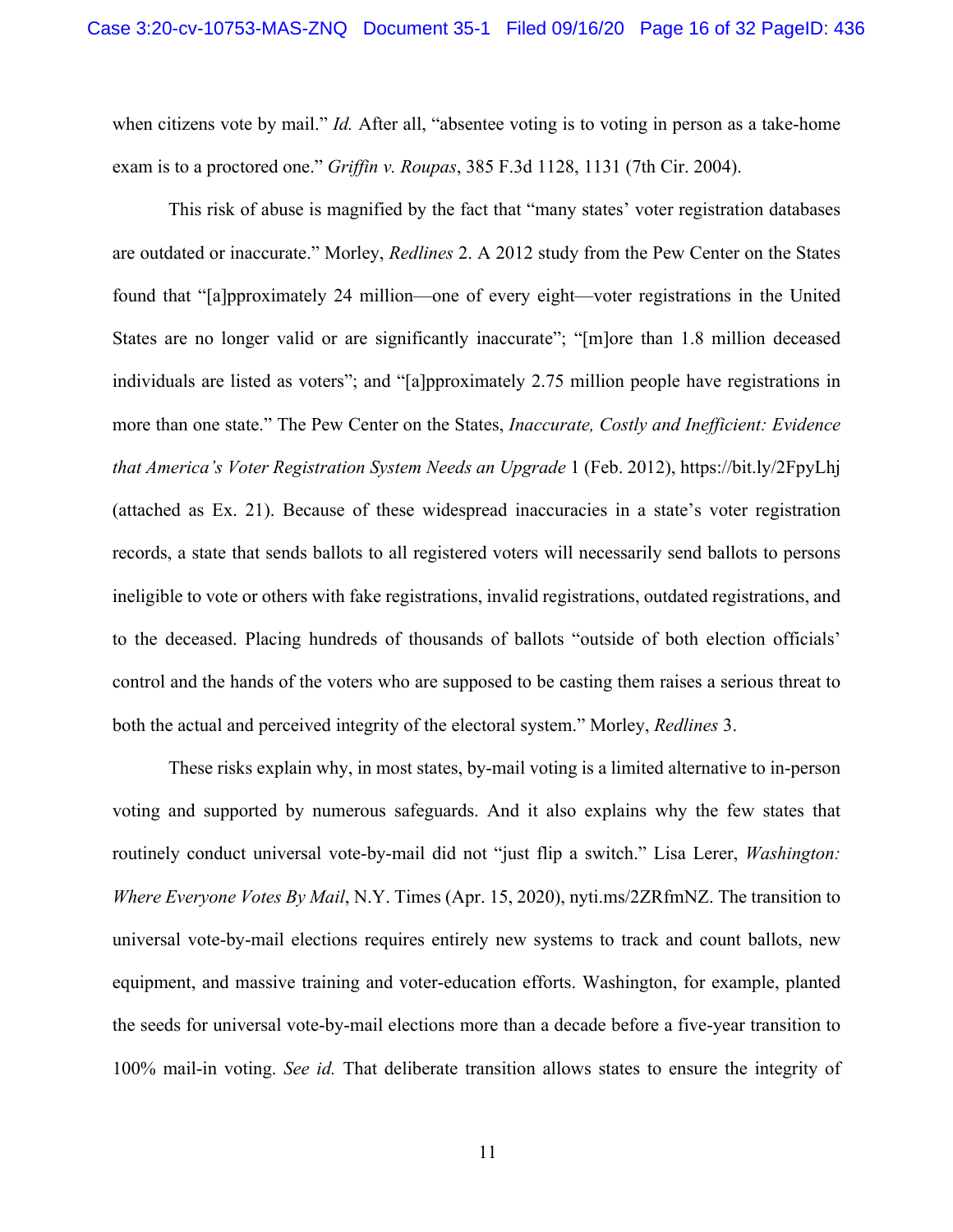elections and prevent the kinds of voter fraud that can plague mail-in voting.

## **D. New Jersey has authorized a universal vote-by-mail general election, counting votes before Election Day, and accepting votes cast after Election Day.**

As a general matter—at least until now—the New Jersey Legislature has chosen *not* to conduct universal vote-by-mail elections, or to automatically send absentee ballots to all voters. Instead, New Jersey law contains two sets of statutes governing mail-based voting, both of which require mailed ballots to be either be received or postmarked by election day.

The first set, New Jersey Statutes §19:63-3, allows voters to cast application-based mailin ballots, commonly known as absentee ballots, as an alternative to in-person voting in any election. Importantly, all such ballots must be received by the close of the polls to be counted, N.J. Stat. §19:63-18, or postmarked by election day and received "within 48 hours after the time of the closing of the polls" to be counted, *id.* §19:63-22.

The second set of provisions governs universal vote-by-mail-in elections. N.J. Stat. §19:62- 1. Until now, New Jersey has allowed vote-by-mail elections in very limited circumstances: only for municipalities that have a "population of 500 or fewer persons" and even then only where the governing bodies of those municipalities affirmatively vote to allow them. *Id.* In such elections, the mailed ballots must be "received by the county board of elections no later than the time established for the closing of the polls for that election." N.J. Stat. §19:62-10(a).

On August 14, however, Governor Murphy issued Executive Order 177 ("EO 177" or "Order"), which suspended and rewrote New Jersey's election laws for the November 3 election. Exec. Order No. 177 (Aug. 14, 2020), https://bit.ly/30ZjBaj. The Order, among other things, mandated that "[t]he November General Election shall be conducted primarily via vote-by-mail ballots, which will be sent to all 'Active' registered voters without the need for an application to receive a vote-by-mail ballot." *Id.* ¶1. It mandated that "vote-by-mail ballots shall be mailed to all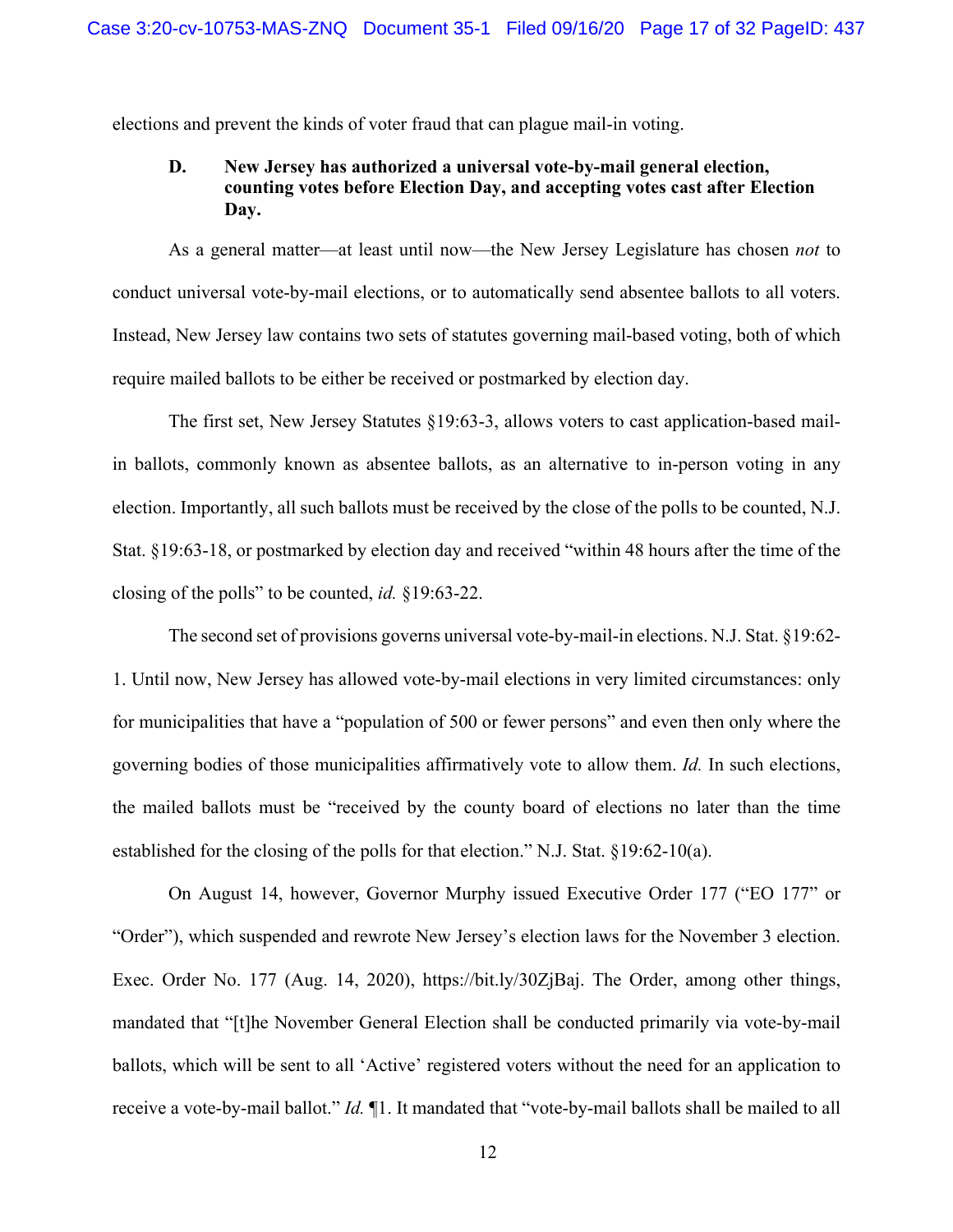'Active' voters on or before the 29th day before the November General Election." *Id.* ¶11. And all "return envelopes shall have prepaid First-Class postage in order to facilitate the proper delivery of all cast vote-by-mail ballots." *Id.* ¶2.

The Order further suspended the ballot-return deadline in N.J. Stat. §19:63-22, and provided that "[e]very vote-by-mail ballot that is postmarked on or before November 3, 2020, and that is received by November 10, 2020, at 8:00 p.m. shall be considered valid and shall be canvassed, assuming the ballot meets all other statutory requirements." *Id.* ¶14. And "every ballot without a postmark … that is received by the county Boards of Elections from the United States Postal Service within forty-eight (48) hours of the closing of polls on November 3, 2020, shall be considered valid and shall be canvassed, assuming the ballot meets all other statutory requirements." *Id.* To justify the Order, Governor Murphy stated that "even as the rate of reported new cases of COVID-19 decreased, the ongoing risks presented by COVID-19 have meant that many of the State's current measures must remain in place." *Id.* at 3. Yet the very next day, the Governor proclaimed that the state's COVID-19 numbers "look very good." *N.J. Reports 7 New COVID-19 Deaths, 464 New Cases As Transmission Rate Stays Below Key Mark for Spread of Virus*, NewJersey.com (Aug. 15, 2020), https://bit.ly/3h2YCsJ. And New Jersey maintained a transmission rate below 1 for several weeks, and was at the time reporting a transmission rate of 0.94, meaning "the outbreak is shrinking." *Id.* 

Plaintiffs filed this lawsuit on August 18 to challenge the Order on several grounds, including that the Governor is barred by the Elections and Electors Clauses of the U.S. Constitution from unilaterally changing New Jersey's election laws. *See* Doc. 1. Perhaps recognizing that the Governor lacked authority to issue the Order, the New Jersey Legislature passed a bill that codified its substantive provisions. *See* An Act Concerning the Establishment of Mail-in Ballot Drop Boxes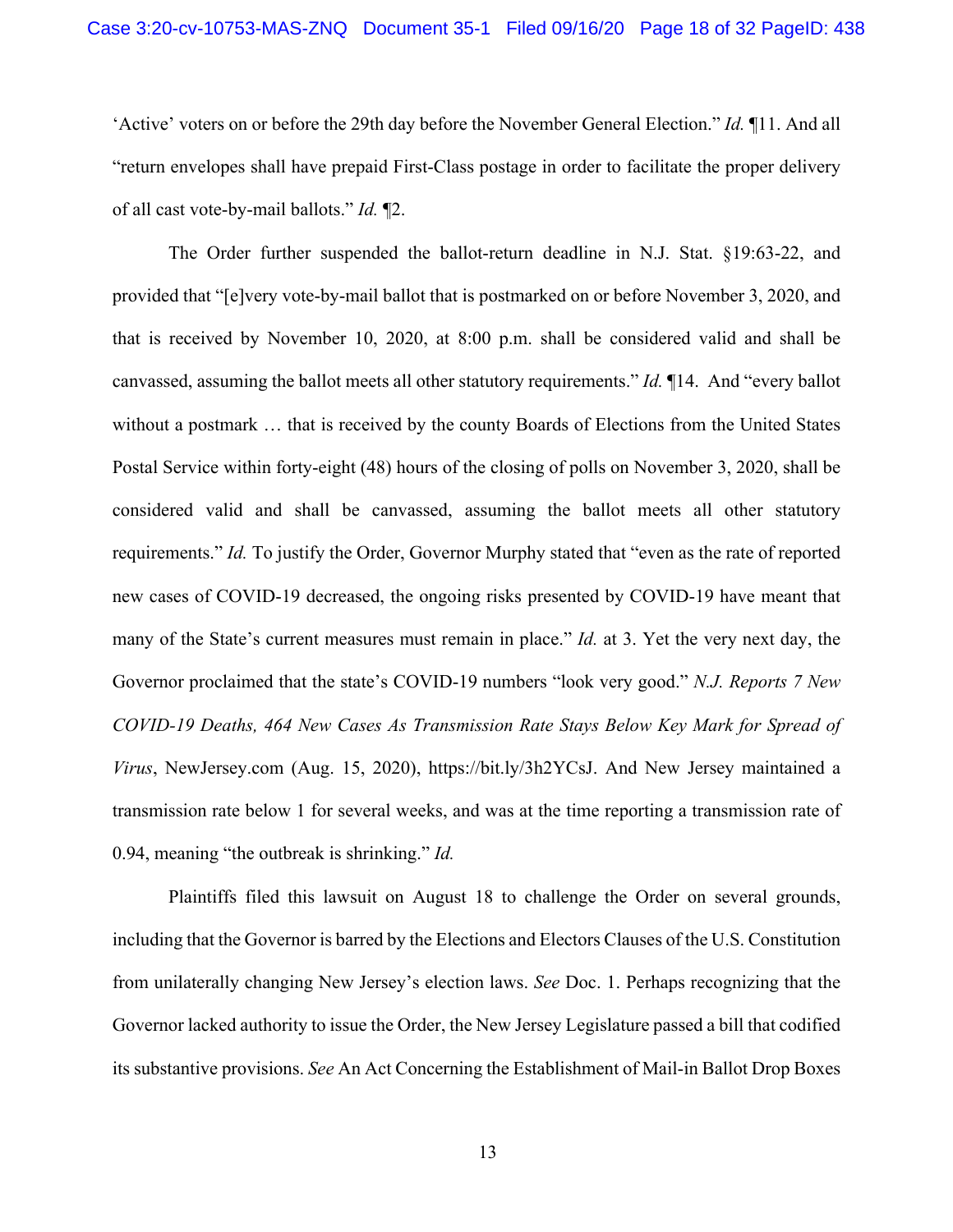Before Each Election and Vote-by-Mail Procedures for the November 2020 General Election, NJ LEGIS 72  $\S$  $\S$ 2(a), (b), (m) (2020) ("A4475"). A4475 added an additional provision: it allows "county board[s] of elections [to] begin opening the inner envelopes and canvassing each mail-in ballot from the inner envelopes no earlier than ten days prior to the day of the election." *Id.* §2(m) (codified at N.J. Stat. §19:63-31(m)). The statute, however, does not likewise allow election officials to begin canvassing early in-person ballots before Election Day. The Governor signed A4475 on August 28.

By extending Election Day forward and backward, A4475 facilitates the precise behavior that the federal Election Day statutes were enacted to prevent—avoiding improper influences on elections, letting early returns give certain candidates or parties an advantage, and making fraud easier. *See supra* 2-4. And New Jersey's unfortunate history with mail-in ballots show just how likely A4475 will be to facilitate those issues. *See supra* 4-9. As with the July primary, ballots will leave election officials' custody, the majority of which the intended recipients don't even want. *Supra* 5. That will lead to millions of available ballots that can repurposed—as they were in Paterson—if the canvass for a particular candidate before the election or the result on Election Day do not turn out well.

### **E. Ballots mailed after Election Day will arrive in time to be counted—and some of those will not have postmarks.**

A4475's very existence confirms that New Jersey policymakers expect ballots with no postmarks to be received after Election Day. Plaintiffs share that expectation.

The U.S. Postal Service's general policy is not to apply postmarks to postage prepaid envelopes. *See* U.S. Postal Serv., Handbook PO-408 §1-1.3 Postmarks ("Postmarks are not required for mailings bearing a permit, meter, or precanceled stamp for postage, nor to pieces with an indicia applied by various postage evidencing systems."), https://bit.ly/3kftt7l (attached as Ex.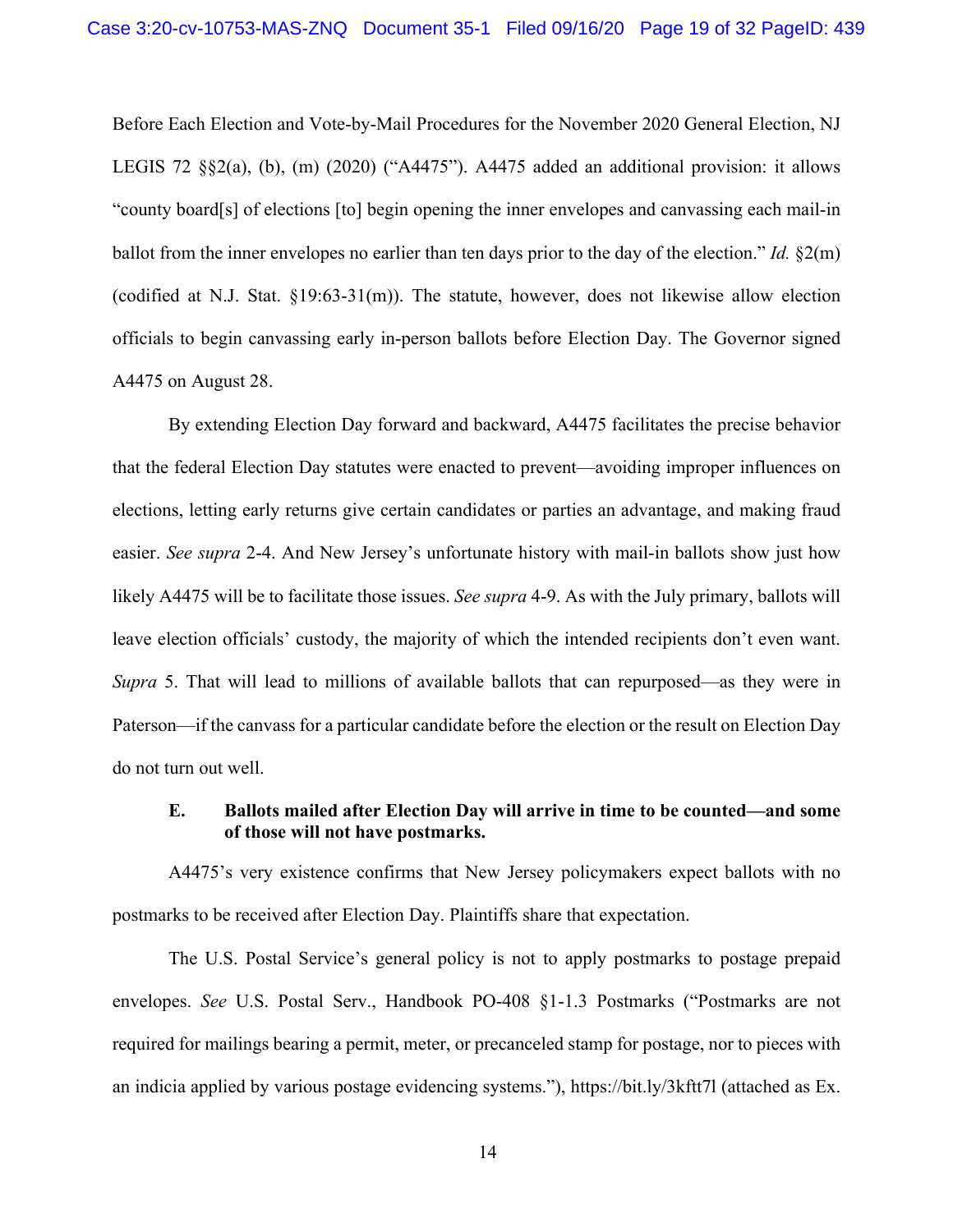22). But USPS guidance states an exception to that general no-postmarking policy for election mail. Under that guidance, in place since 2018, "all ballots should be postmarked by machine or by hand." Office of Inspector Gen., U.S. Postal Serv., *Management Alert: Timeliness of Ballot Mail in the Milwaukee Processing & Distribution Center Service Area*, Report No. 20-235-R20, 5 (July 7, 2020), https://bit.ly/2YbjBT0 (attached as Ex. 23).

But the 2020 election cycle has confirmed that—despite its policy—USPS does not postmark all ballots. USPS itself acknowledges that "there can be breakdowns or exceptions to this process which would prevent a ballot from receiving a postmark." *Id*. at 7. That happened in Wisconsin's April 2020 primary election, when the Milwaukee Election Office received "about 390 voter completed ballots with varying postmark issues including illegible postmarks, lack of a postmark, undated postmarks, or hand-stamped postmarks." *Id*. at 5. USPS explained that those problems could have resulted from ballots being "double fed on a machine," or when the "machines applying postmarks … run out of ink," or from ballots being "comingled with certain mail that is not processed on machinery that applies a postmark." *Id*. at 7.

Similar problems plagued New York's June 2020 primary election. Six weeks after the primary election between Rep. Carolyn Maloney and Suraj Patel for New York's 12th District, results remained unknown, so a federal district judge in New York "ordered the counting of certain mail ballots that arrived after Election Day but without a postmark to prove when they were sent." *An Autopsy of New York's Mail-Vote Mess*, Wall St. J. (Aug. 7, 2020), https://on.wsj.com/3kT7d3y (attached as Ex. 24). In that race, "1,135 of 8,285 absentee ballots received by the NYCBOE within a week of Election Day—more than 13%—were not postmarked," while the number of unpostmarked ballots in another New York primary race was "nearly 10%." *Gallagher v. N.Y. State Bd. of Elec*., — F. Supp. 3d —, 2020 WL 4496849, at \*16 (S.D.N.Y. Aug. 3, 2020).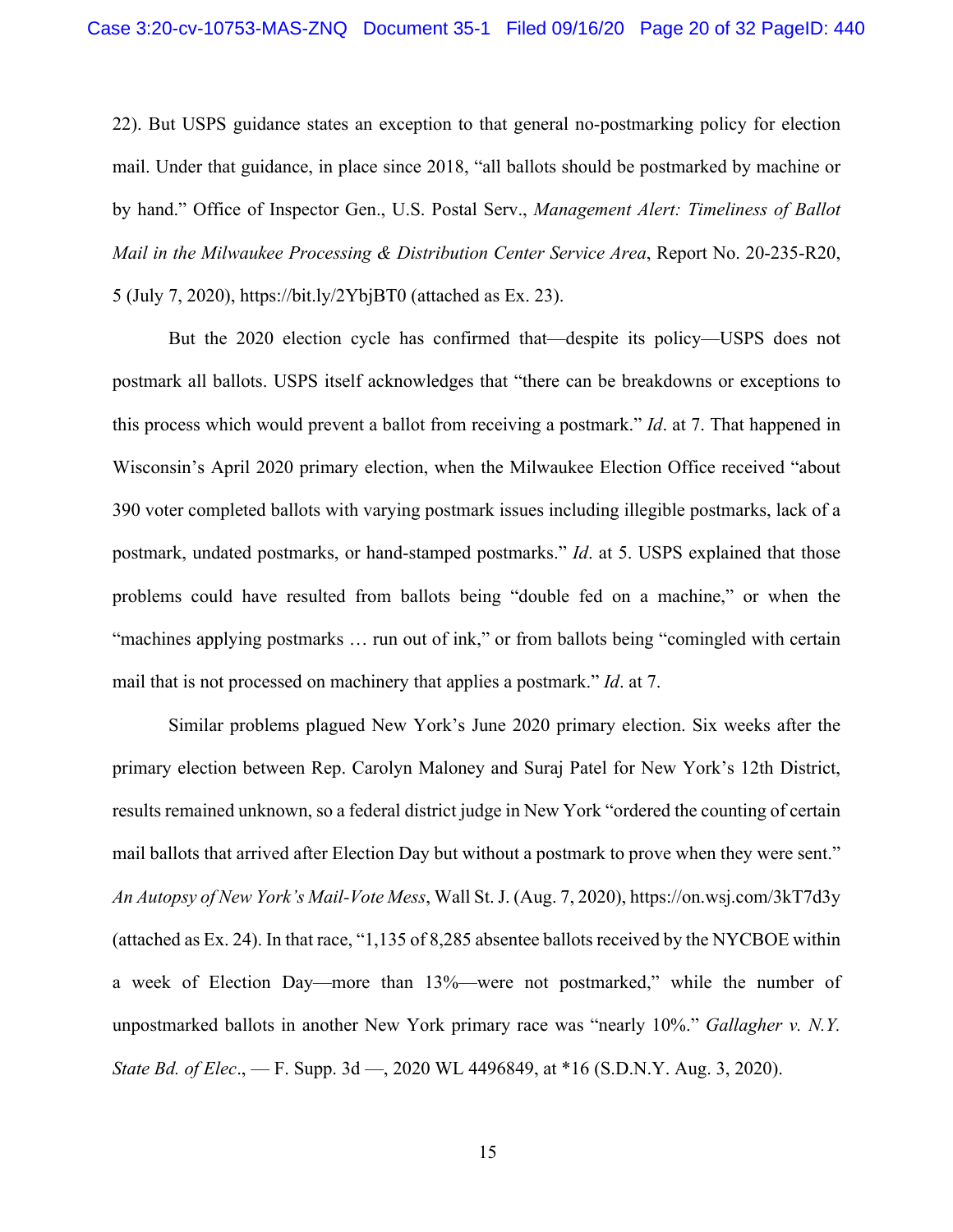It is still not known why absentee ballots were delivered without a postmark to election officials in New York even though the Postal Service's "policy is to postmark all ballots, and the city was assured it would happen." *An Autopsy of New York's Mail-Vote Mess*, supra, Ex. 24. But a manager at a New York postal service processing facility testified during the lawsuit over the absentee ballots and "offered two possibilities." *Id.* "First, postmarking machines can reject mail if, for example, it isn't 'folded over properly.' On Election Day, USPS staff were ready to grab bypassed ballots and postmark them by hand." *Id.* That happened "'for thousands of ballots'" on Election Day, but the manager "wasn't sure…if this happened before June 23." *Id*. Second, "most prepaid mail usually skips postmarking altogether and goes 'directly to a sortation machine.'" *Id.* "On Election Day, USPS staff overrode that procedure and forced everything through the postmarking system. But again, [the manager] wasn't sure about before June 23, saying it was 'very possible' that some ballots went straight to sorting." *Id.* News reports do not disclose whether USPS would invoke those manual-override procedures on days after Election Day to ensure postmarks were affixed both to improperly folded mail and to prepaid ballots placed in the mail after the election.

To this end, A4475 requires that "[a]ll vote-by-mail return envelopes shall have prepaid First-Class postage in order to facilitate the proper delivery of all cast vote-by-mail ballots." A4475 §2(b) (codified at N.J. Stat. §19:63-31(b)). The USPS has confirmed that "all Election Mail (including ballots) mailed from individual voters to state or local election officials must be sent by First-Class Mail." Ltr. From Thomas J. Marshall, Gen. Counsel, U.S. Postal Serv., Re: Election Mail, 1 (May 29, 2020), https://bit.ly/2QvyBqw (attached as Ex. 25). And at least some first-class mail sent in New Jersey on a Wednesday *will* arrive the next day. *See* U.S. Postal Serv., FAQs: Types of First-Class Mail?, Article No. 000003138 (Jan. 26, 2020), https://bit.ly/2EyfERB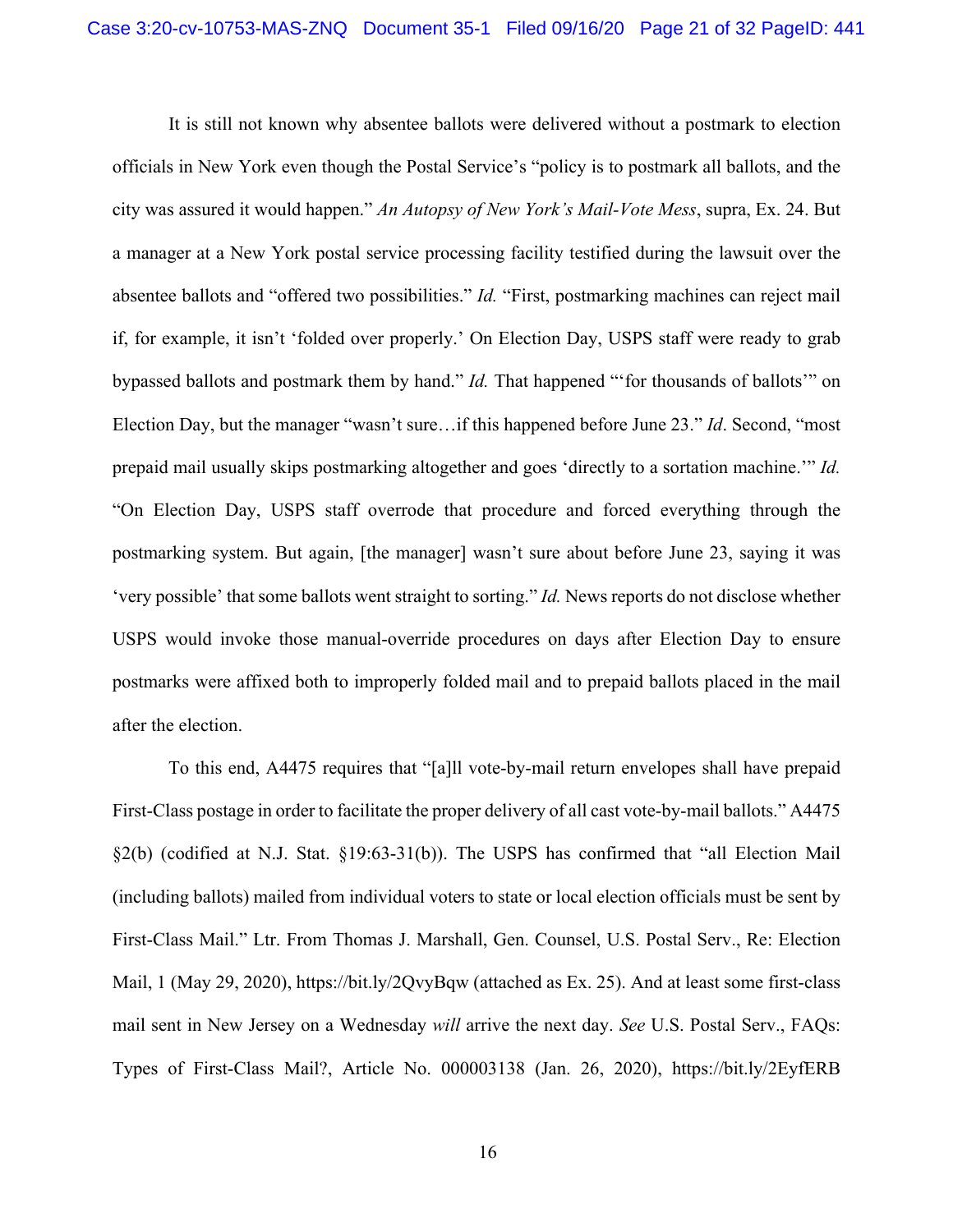(attached as Ex. 26) ("In some instances (short distance between ZIP Codes<sup>TM</sup>), it is possible for [first-class] delivery to occur in one day."). That means some votes cast the day *after* Election Day will be counted in New Jersey.

### **LEGAL STANDARD**

Plaintiffs are entitled to a preliminary injunction if "(A) they are likely to succeed on the merits of their claims, (B) they are likely to suffer irreparable harm without relief, (C) the balance of harms favors them, and (D) relief is in the public interest." *Issa v. Sch. Dist. of Lancaster*, 847 F.3d 121, 131 (3d Cir. 2017). To establish a likelihood of success in this circuit, "the movant need only prove a 'prima facie case,' not a 'certainty' she'll win." *Id*.; *see also id.* ("We do not require that the right to a final decision after trial be 'wholly without doubt'; the movant need only show a 'reasonable probability' of success.").

#### **ARGUMENT**

### **I. Plaintiffs are likely to succeed because A4475 violates federal law.**

Though the Elections Clause grants states power to set the time, place, and manner of congressional elections, U.S. Const. art. I, §4, cl. 1, it also subordinates that power to federal law. The Clause expressly reserves to "Congress" the power to "at any time by Law make or alter such Regulations, except as to the Places of chusing Senators." *Id.* Congress also bears similar power under the Electors Clause to "determine the Time of chusing the Electors" for the offices of President and Vice President. *Id.* art. II, §1, cl. 4. To this end, Congress passed a trio of statutes that "mandate[] holding all elections for Congress and the Presidency on a single day throughout the Union." *Foster*, 522 U.S. at 70; *see supra* 2-4. That Election Day is both "binding on the States" and superior to conflicting state law: "[T]he regulations made by Congress are paramount to those made by the State legislature; and if they conflict therewith, the latter, so far as the conflict extends,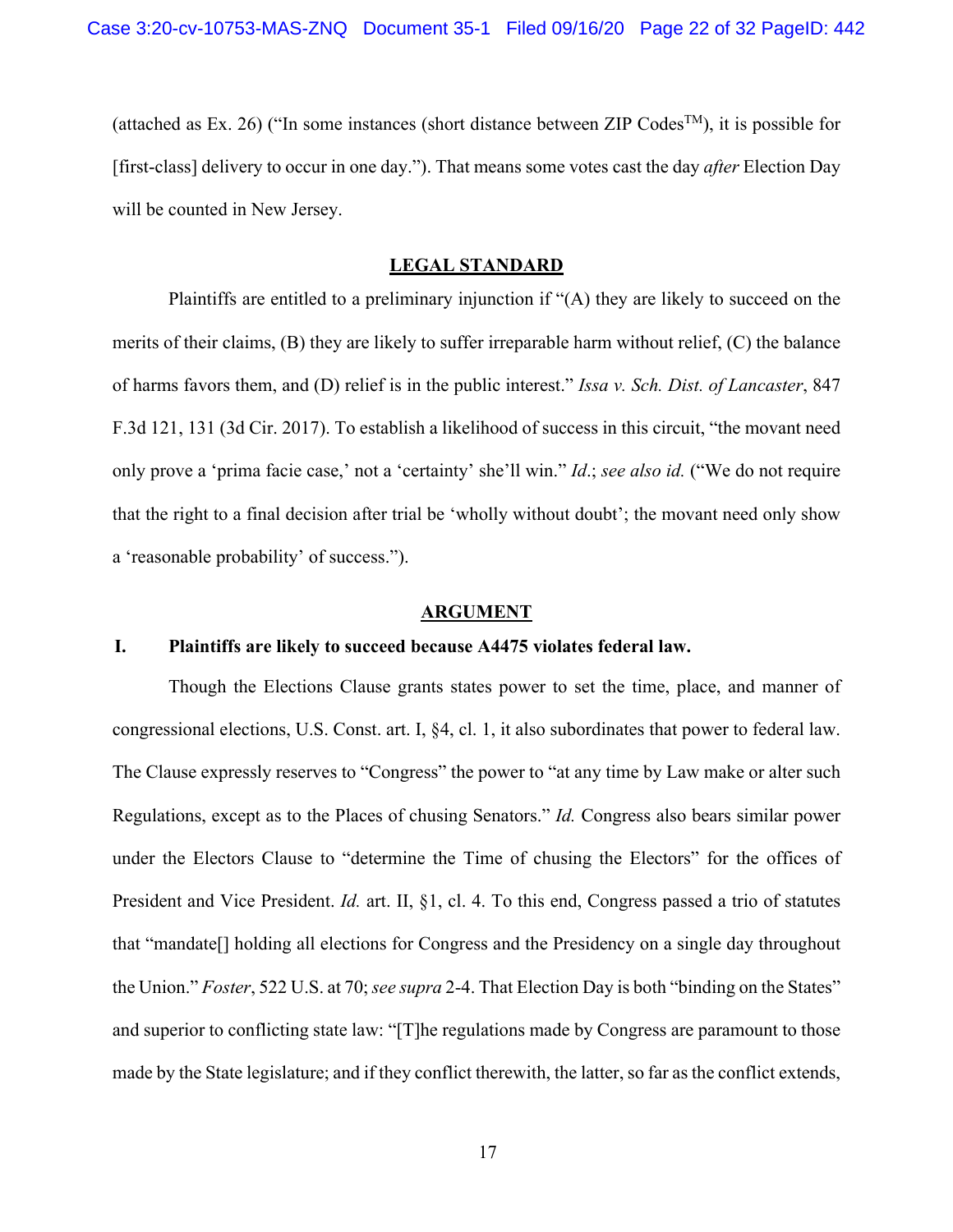ceases to be operative." *Foster*, 522 U.S. at 69 (quoting *Ex parte Siebold*, 100 U.S. at 384). As discussed above, regulations made by Congress pursuant to the Elections and Qualifications Clauses protect the "right of suffrage … a fundamental article of republican government." *Arizona v. Inter Tribal Council of Arizona, Inc.*, 570 U.S. 1, 26 (2013) (quoting Federalist No. 52). Preemption thus applies with particular force under the Elections Clauses because "[i]n contrast to the Supremacy Clause, which addresses preemption in areas within the states' historic police powers, the Elections Clause affects only an area in which the states have no inherent or reserved power: the regulation of federal elections." *Gonzalez v. Arizona*, 677 F.3d 383, 392-93 (9th Cir. 2012)*.* In consequence, "the 'presumption against preemption' and 'plain statement rule' that guide Supremacy Clause analysis are not transferable to the Elections Clause context." *Id.* (quoting *Harkless v. Brunner*, 545 F.3d 445, 454 (6th Cir. 2008)).

### **A. Federal law prohibits counting ballots until Election Day.**

Section 2(m) of A4475 extends election day in New Jersey forward in time in direct conflict with federal law setting a uniform national Election Day. The bill allows for mail-in ballots to be canvassed up to ten days before the election. But this early counting reintroduces precisely the problem Congress sought to remedy in creating a uniform federal Election Day. Congress has set the "Tuesday next after the 1st Monday in November" as "the day for the election" of members of Congress. 2 U.S.C. §7. The text and legislative history of this provision demonstrate that New Jersey's attempt to count votes prior to the uniform Election Day conflicts with Congress's designation of a single national Election Day.

Consider first the text and structure of the federal election day provisions. The word "day" in 2 U.S.C. §7 is modified by "the," demonstrating the term is meant as a singular moment in time—one single election day, and no other. Moreover, within the same provision, Congress uses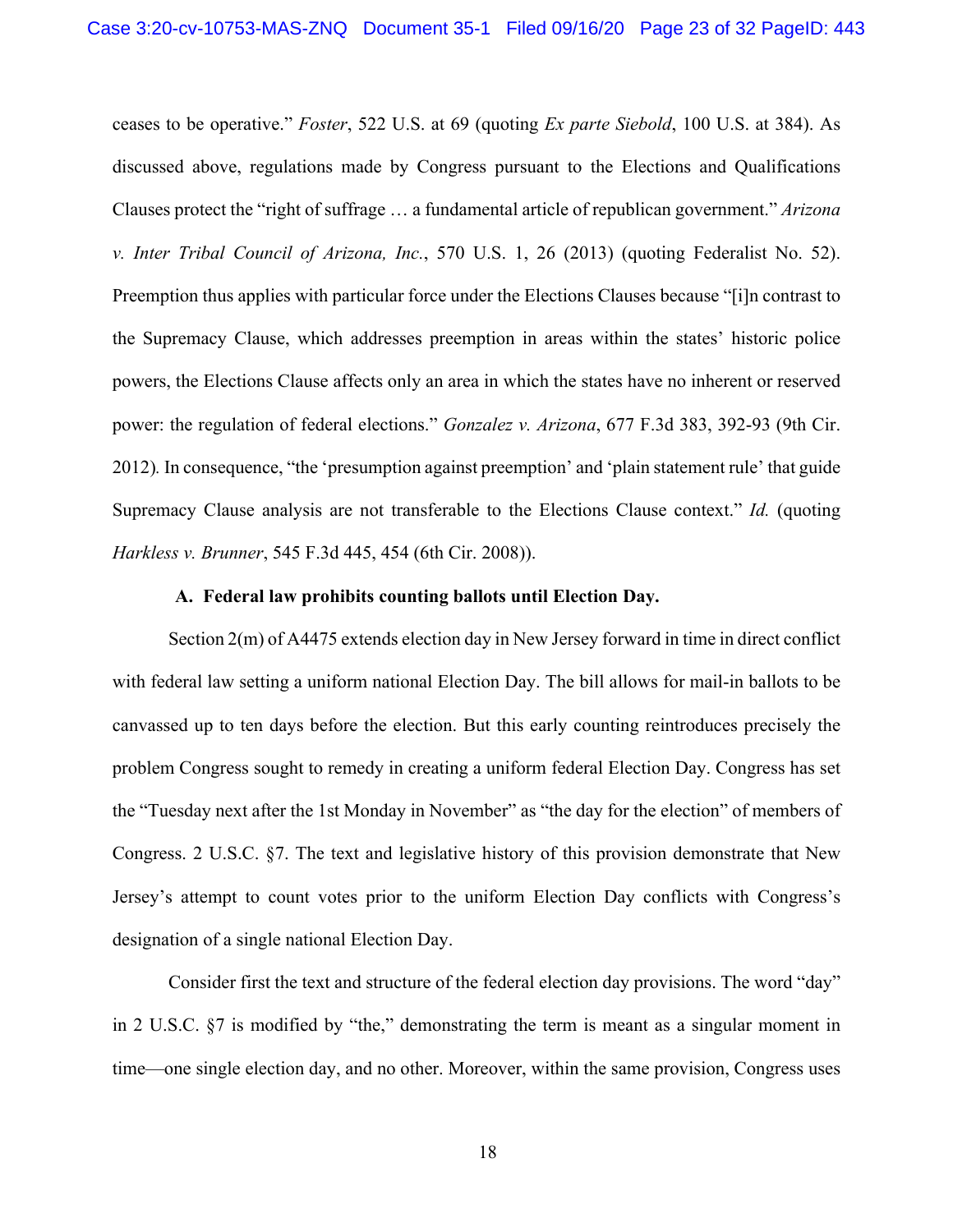the term "commencing" to describe the start of a new congressional session. By contrast, Congress uses no such indefinite term to describe Election Day, which is not a process spread over time, commencing on a certain day, but is a definite period—"the" Election Day. The structure of federal election law confirms this interpretation. 3 U.S.C. §1 states that presidential electors "shall be appointed … on the Tuesday next after the first Monday in November." Like 2 U.S.C. §7, this provision sets one particular day, and only one day, as the time to appoint presidential electors. Additionally, 3 U.S.C. §7 allows States to "direct" where presidential electors are to meet, 3 U.S.C. §2 allows States to appoint electors in such a "manner" as the State directs if they fail to "on the day prescribed by law," and 2 U.S.C. §8 allows States to prescribe the manner of the election if they fail to make a selection on the uniform Election Day. But nowhere are States given any discretion whatsoever on the timing of the uniform Election Day itself. Federal law is clear—the "choice" is to be made "on the day prescribed by law"—and not sooner. 3 U.S.C. §2; *see also Foster*, 522 U.S. at 70 (federal election law "mandates holding all elections for Congress and the Presidency on a single day throughout the Union").

Legislative history confirms the plain meaning apparent from the text and structure. *See Foster*, 522 U.S. at 73 (noting that "Congress's object" was "to remedy more than one evil arising from the election of members of Congress occurring at different times in the different States" (quoting *Ex parte Yarbrough*, 110 U.S. 651, 661 (1884))). Prior to the adoption of the uniform day of election in the Reconstruction Era, Congress had long been concerned about some states allowing multi-day voting in federal elections. For example, in an 1844 debate, Virginia's multiday voting was a particular target for derision because "it frequently happened that all the votes were not polled in one day." Cong. Globe, 28th Cong., 2d. Sess. 15 (1844). Such multi-day voting led to great "fraud" that could only be remedied by making the election "time ... uniform in the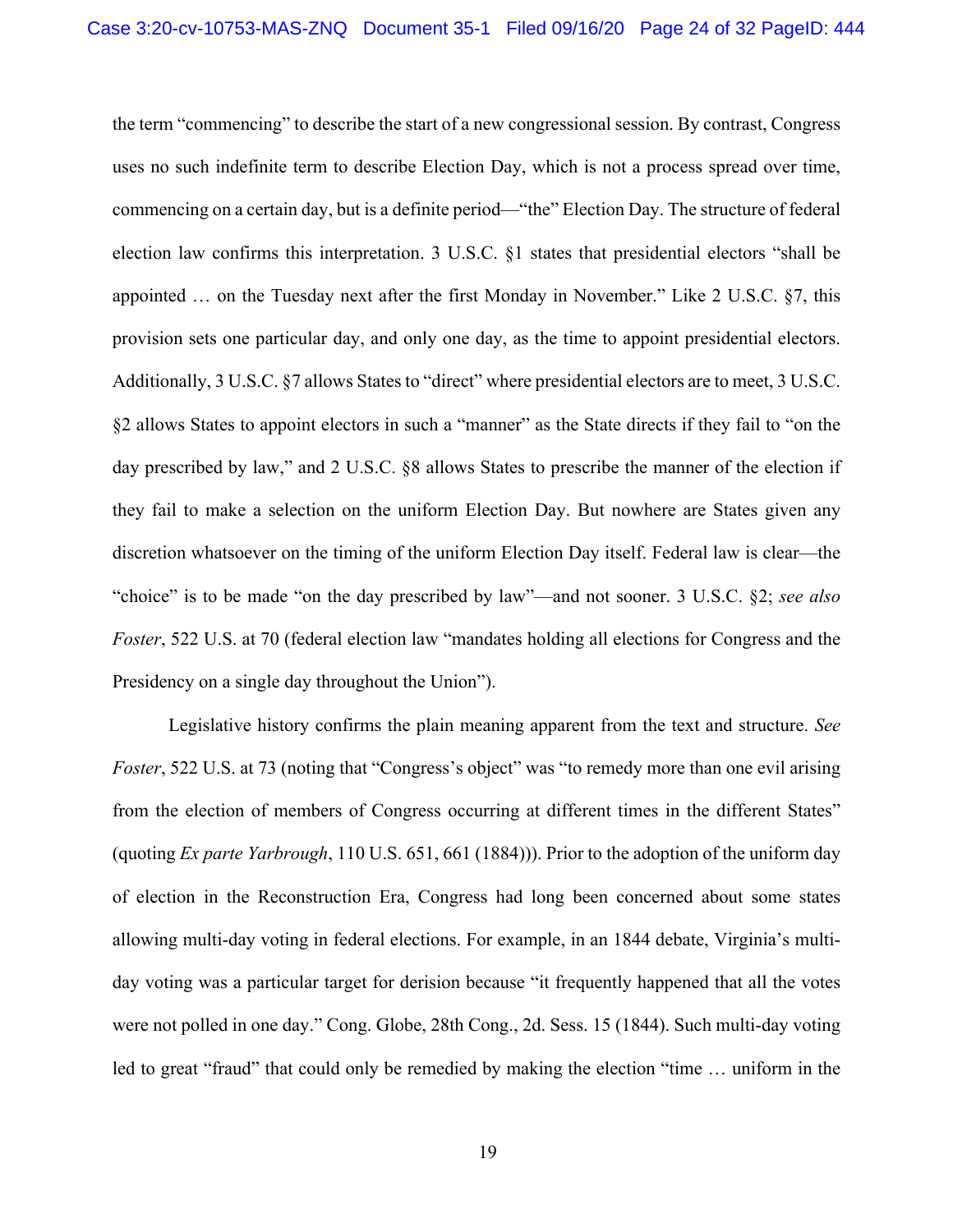States." *Id.* at 29. It was Reconstruction and the vast potential for voter fraud and disenfranchisement—facilitated by multi-day voting—that provided the impetus to finally end the practice by creating a uniform national election day.

Foremost in Congress's mind was the danger of some states counting votes early: "the distortion of the voting process threatened when the results of an early federal election in one State can influence later voting in other States." *Foster*, 522 U.S. at 73 (citing Cong. Globe, 42d Cong., 2d Sess., 141 (1871) (remarks of Rep. Butler)). Congress thus set a single Election Day to prevent "a canvass going on all over the Union at different times," that would lead to "news from … States that held their elections prior to the presidential election" reaching States that voted later, which improperly granted those early canvassing states "an influence" on the outcome of the election. *Id.*; *see also* Cong. Globe, 42 Cong., 2d Sess. 618 ("Whenever you provide that elections shall take place upon the same day, you do interpose a not inconsiderable check to frauds in elections, to double voting, to the transmission of voters from one State to another, and you do allow the people to vote for their Representatives undisturbed by considerations which they ought not to take at all into account."). Moreover, Congress explicitly rejected amendments to allow for multi-day voting. Instead, it granted a one-time exception for the election of 1872, that would allow multi-day voting in States that already provided for it. Act of May 23, 1872, ch. 198, 17 Stat. 157. It is thus clear that Congress had the early counting of votes in mind as an evil to be remedied.

States cannot circumvent this uniform election day by beginning to open and count mailin ballots prior to election day. *Cf. Foster*, 522 U.S. at 72 n.4 (holding state statute allowing federal election to "consummated" before federal election day to be preempted). By allowing election officials to begin counting ballots 10 days before Election Day, A4475 runs afoul of the text and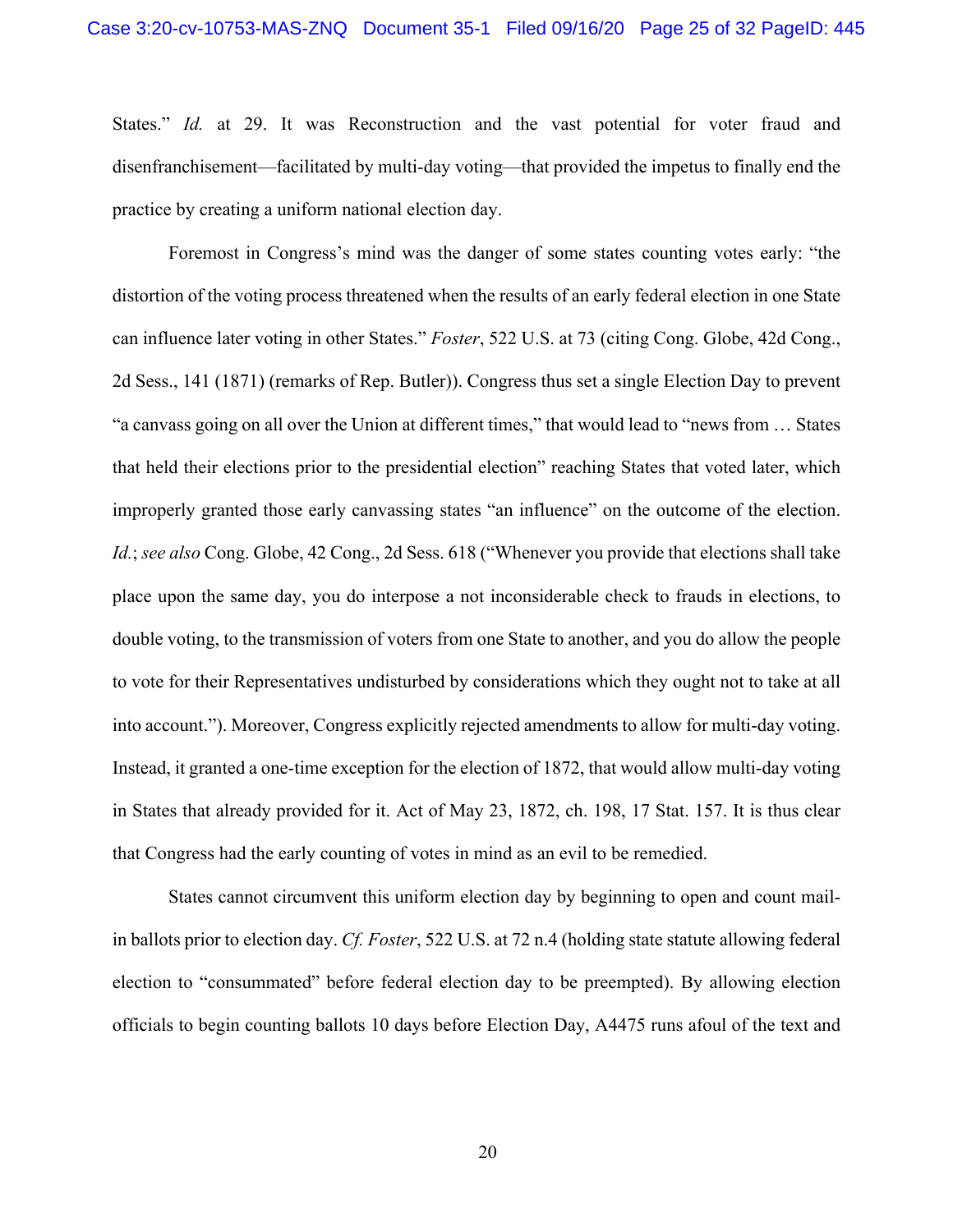purpose of federal election  $law<sup>1</sup>$  Indeed, even in cases upholding early and absentee voting generally, courts have found it relevant that the "tallying takes place on Federal Election Day" rather than before it. *Voting Integrity Project, Inc. v. Bomer*, 61 F. Supp. 2d 600, 604 (S.D. Tex. 1999), *aff'd*, 199 F.3d 773 (5th Cir. 2000). It is only by counting votes on Election Day rather than before, that States can hope to avoid the dangers of multi-day voting that Congress sought to avoid in the creation of a single Election Day. *See id.* ("As the votes are not tallied until the designated Federal Election Day, the casting of early, untallied votes cannot influence later voting in other states."). This Court must reject New Jersey's attempt to circumvent federal laws protecting the people's fundamental right to vote and hold that A4475's early counting provision, Section 2(m), is preempted.

### **B. Federal law requires that all votes be cast on or before Election Day.**

Federal law also preempts one of A4475's ballot-deadline extensions. The word "election" in 3 U.S.C. §1 means the "combined actions of voters and officials meant to make a final selection of an officeholder." *Foster*, 522 U.S. at 71. That means a mail ballot is not a legal vote unless it is marked and cast on or before the national Election Day, which is the date of the "'consummation' of the process of selecting an official." *Keisling*, 259 F.3d at 1175 (quoting *id.*). Moreover, a ballot is cast not when it is marked, but only when it is actually deposited "in the custody of election officials." *Maddox v. Bd. of State Canvassers*, 149 P.2d 112, 115 (Mont. 1944); *see also id.*  ("[V]oting is done not merely by marking the ballot but by having it delivered to the election officials and deposited in the ballot box before the closing of the polls on election day."). A state law governing elections for federal offices "conflicts with federal law" and is therefore "void"

 $1$  The 1872 exception to the uniform election day is instructive. That provision stated that the election "commenc[ed]" on the uniform election day. Act of May 23, 1872, ch. 198, 17 Stat. 157. Here, New Jersey seeks to commence its election early by counting ballots up to ten days before the uniform election day.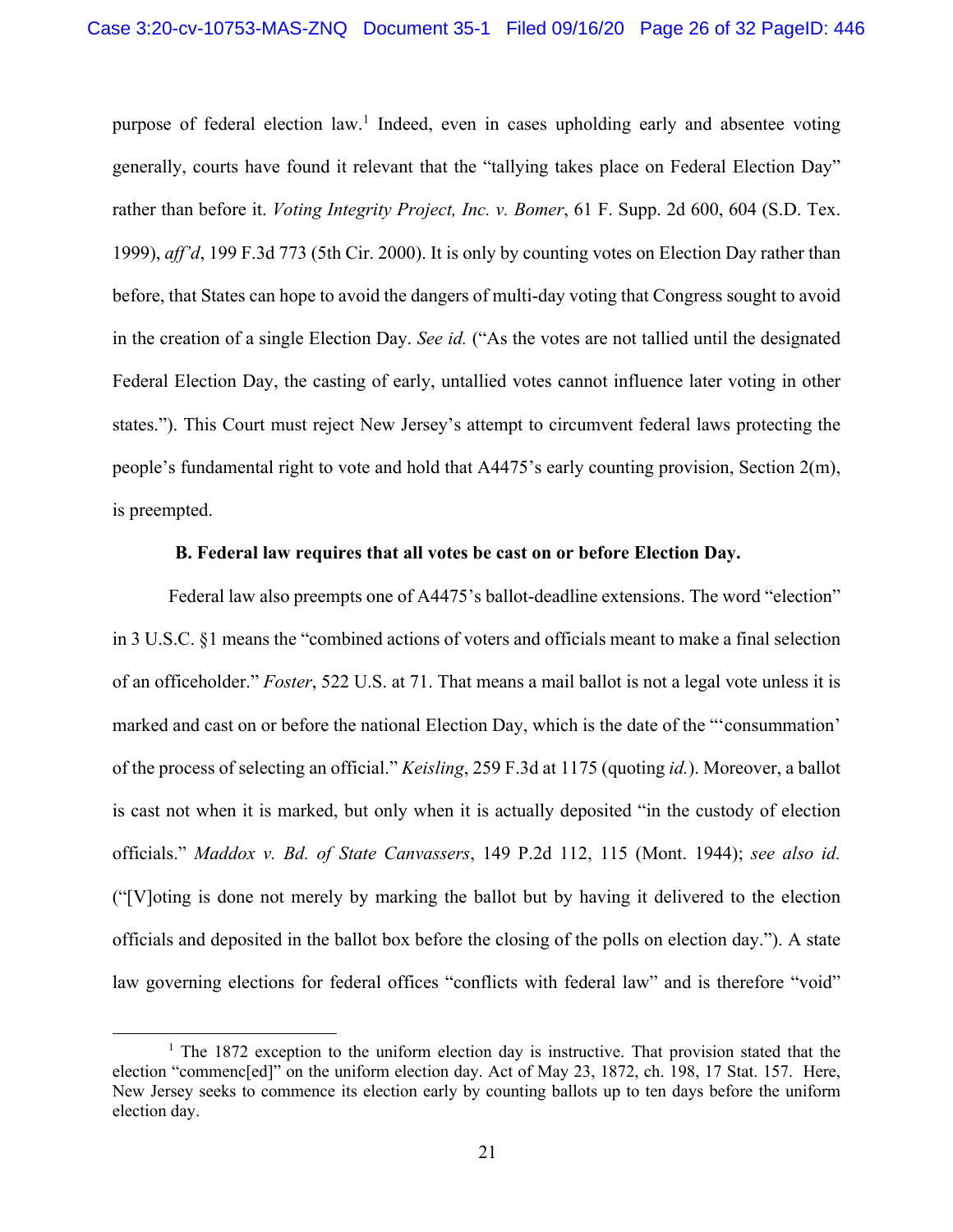when it sets a different date for the consummation of an election than federal law. *Foster*, 522 U.S. at 74. Therefore, New Jersey cannot permit ballots cast after Election Day to be counted.

But that is precisely what New Jersey has done in enacting A4475. The statute provides that "every ballot without a postmark … that is received by the county boards of elections from the United States Postal Service within 48 hours of the closing of polls … shall be considered valid and shall be canvassed." A4475 §2(m) (codified at N.J. Stat. §19:63-31(m)). In other words, A4475 requires election officials to count votes that could have been cast *after* Election Day because, without a postmark, those officials have no way of confirming when a ballot has been cast.

At the same time, A4475 makes it more likely that ballots will lack a legible postmark showing when voters mailed them. The legislation instructs election clerks to send out ballots with "return envelopes" that "have prepaid First-Class postage." A4475 §2(b) (codified at N.J. Stat. §19:63-31(b)). The Postal Service, however, generally does not apply postmarks to postage prepaid envelopes. *See* U.S. Postal Serv., Handbook PO-408, *supra* Ex. 22 ("Postmarks are not required for mailings bearing a permit, meter, or precanceled stamp for postage, nor to pieces with an indicia applied by various postage evidencing systems."). Notwithstanding the Postal Service's apparent policy of disregarding that standard practice for election-related mail, *see supra* 14-15, many ballots will still show up without a postmark. The experiences in Wisconsin and New York confirm that the Postal Service cannot uniformly apply an exception to its default no-postmark policy when the number of mail ballots returned exceed historical levels by an order of magnitude. *Id.*; *see Gallagher*, 2020 WL 4496849, at \*5 ("[T]here is uncontroverted evidence that thousands of absentee ballots for the June 23 Primary were not postmarked."). And because the Post Office can deliver first class mail sent within a county just one day after it is mailed, *see* Ex. 26, at 2, that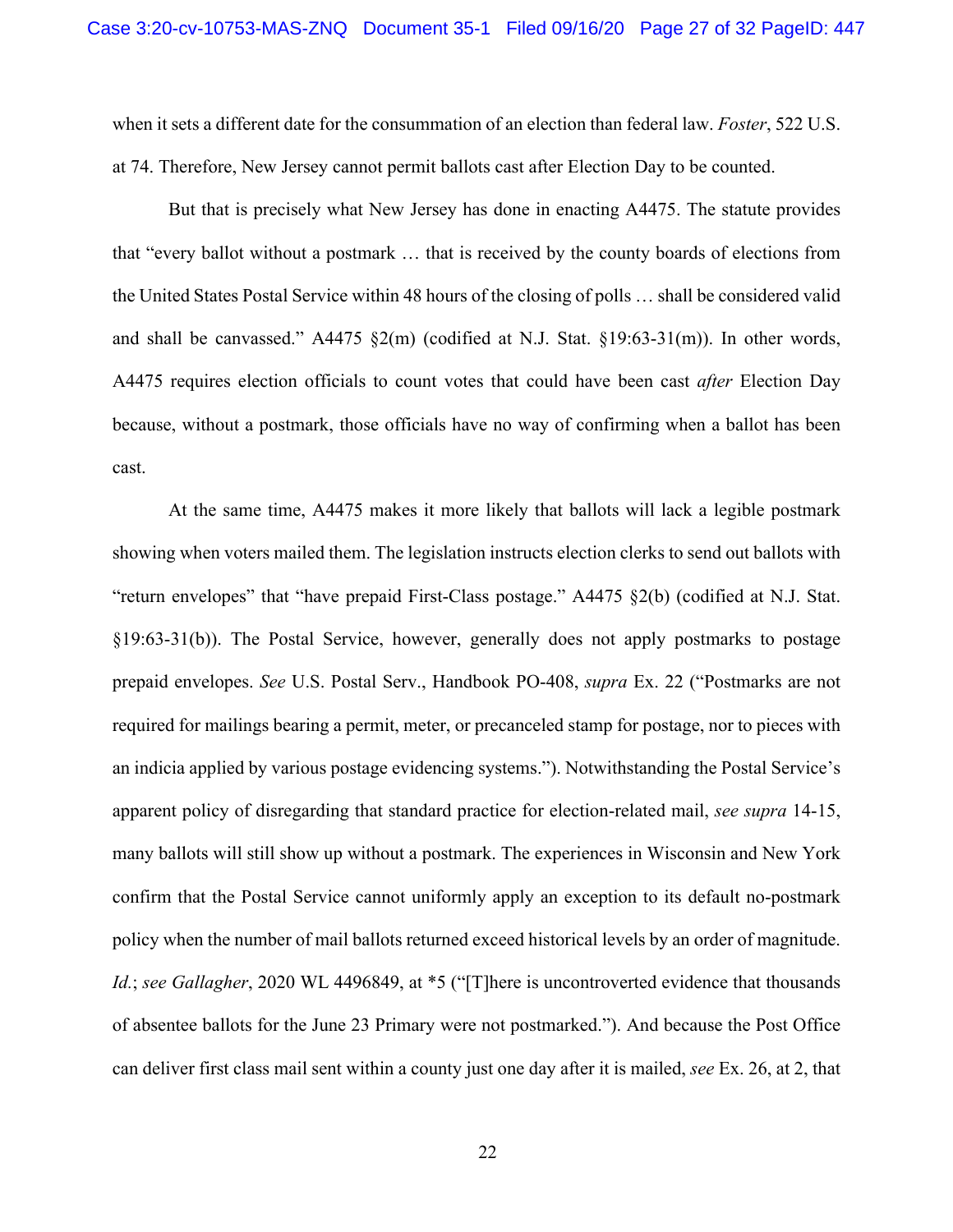means New Jersey voters can mark their mail-in ballots the Wednesday after Election Day, mail them, and those votes will be counted when they arrive the next day.

A4475's command to count ballots cast after the uniform Election Day irreconcilably conflicts with Congress's decisions in 2 U.S.C. §§1, 7 and 3 U.S.C. §1 to require that "the combined actions of voters and officials meant to make a final selection of an officeholder" be "consummated" on one uniform, national Election Day. *Foster*, 522 U.S. at 71, 72 n.4. New Jersey's election regime can no more require "the combined actions of voters and officials meant to make a final selection of an officeholder" to stop "prior to federal election day"—which was the issue in *Foster*—than allow those combined actions to continue after it. *Id.* Either type of regime "purport[s] to affect the timing of federal elections." *Id*. at 73.

Other statutes confirm that Congress did not intend voting to continue after Election Day. First, federal law specifically enumerates only two instances in which an election for federal office can be held at a later date: "(1) in states that required a majority vote for election, a runoff could be held between federal election day and January when officials take office; and (2) an election could be held on a different date if a vacancy occurred in the office." *See Love v. Foster*, 90 F.3d 1026, 1029 (5th Cir. 1996), *aff'd*, 522 U.S. 67 (1997) (citing 3 U.S.C. §8)*.* New Jersey is not free to create a third "COVID" exception. That is Congress's job. *See Foster*, 522 U.S. at 71-72; *see also Keisling*, 259 F.3d at 1170 ("Without question, Congress has the authority to compel states to hold these elections on the dates it specifies.").

Second, the Reconstruction Congress enacted the Act of May 23, 1872 to alleviate concerns that Texas could not logistically hold an election on one day given its size and lack of established precincts. It was "a one-time exception to the statutory and constitutional requirement for a uniform day for selection of electors to address the circumstances of Reconstruction-era Texas."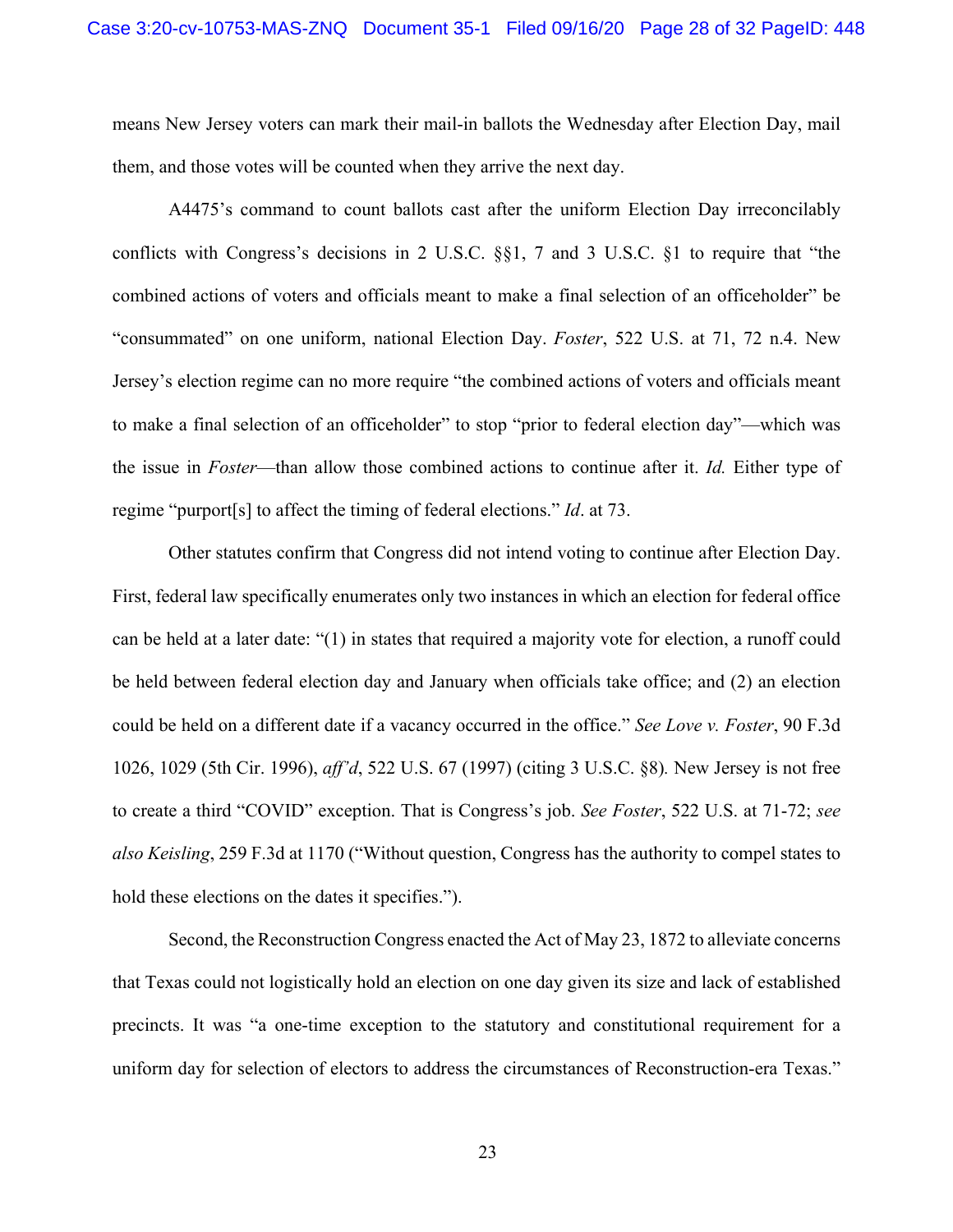*Millsaps*, 259 F.3d at 542 (citing Cong. Globe, 42d Cong., 2d Sess. 3407-08). This provision's existence *assumes* that votes cannot be cast under any circumstances after the uniform Election Day, which cannot be "continued for more than one day" by a State without congressional permission. 17 Stat. 157*.* If votes could be validly cast after the uniform Election Day, this provision would be a nullity. *Id.*

A4475 also conflicts with the sound policy goals behind the uniform Election Day, which, again, prevents "the distortion of the voting process threatened when the results of an early federal election in one State can influence later voting in other States." *Foster*, 522 U.S. at 73. Before Congress adopted a uniform Election Day during the Reconstruction era, the "diversity of" federal election dates gave "some states" and "some parties" an "undue advantage." *Keisling*, 259 F.3d at 1173. Under A4475, persons dissatisfied with Tuesday's election returns have an opening to try to distort and improperly influence any races whose preliminary outcomes displease them. This is precisely the type of fraud and gamesmanship the uniform Election Day was meant to prevent. *See Love*, 90 F.3d at 1029 ("I think it will be fair for everybody that on the day when one votes all should vote, and that the whole question should be decided then." (quoting Cong. Globe, 42d Cong., 2d Sess. 112 (1871) (remarks of Congressman Butler))).

In sum, because A4475's directive to count ballots regardless of whether they were cast after the uniform Election Day "conflicts with federal law such that compliance with both state and federal regulations is impossible," *Sikkelee v. Precision Airmotive Corp.*, 822 F.3d 680, 688 (3d Cir. 2016), it infringes upon Plaintiffs' fundamental right to vote, and it "is void," *Foster*, 522 U.S. at 74.

### **II. The preliminary-injunction equitable factors favor plaintiffs.**

The recent history of voter fraud in New Jersey demonstrates that A4475 is likely to irreparably damage the integrity of the November election. Prior to New Jersey's making these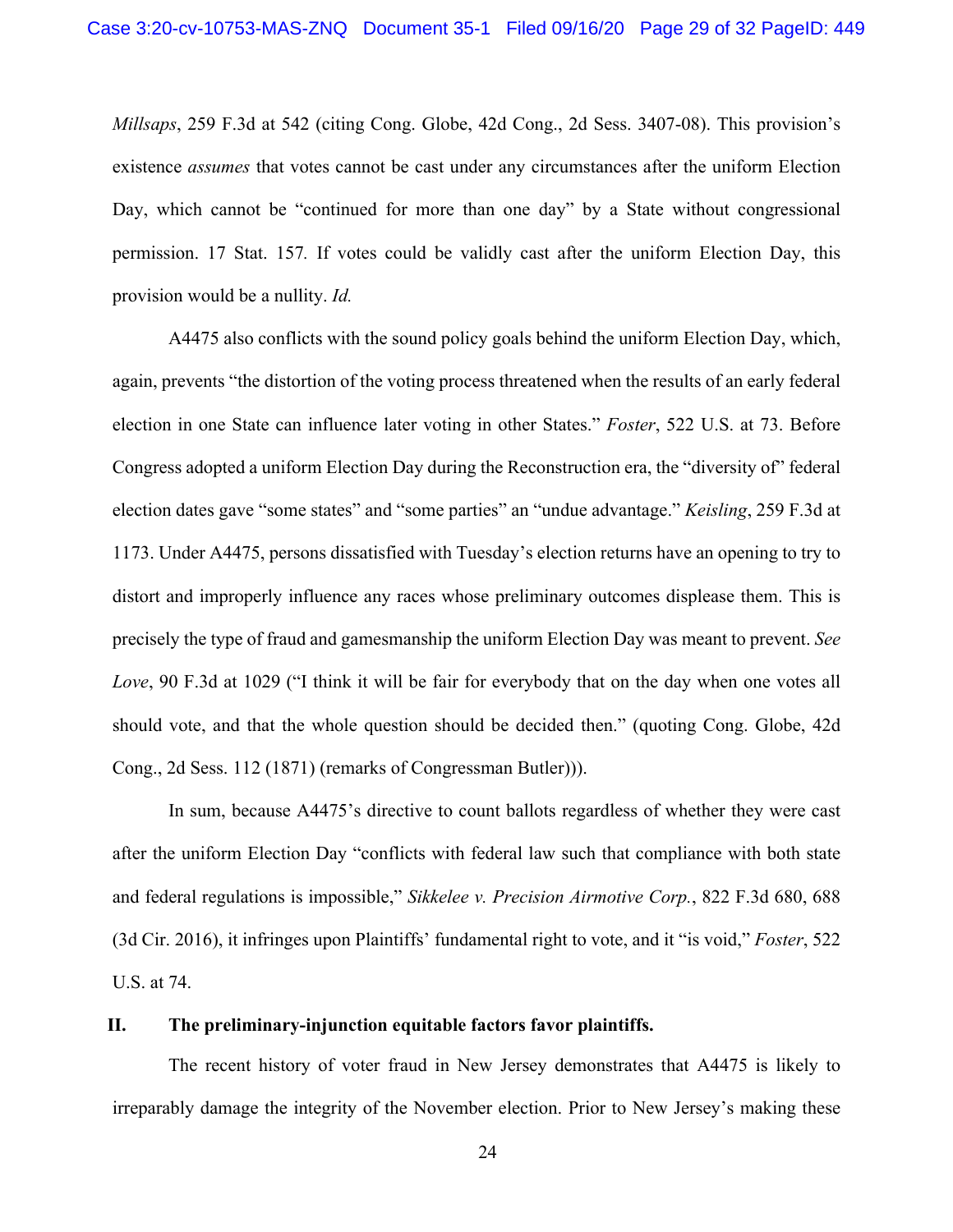hasty changes to its election laws, the State could neither count mail-in ballots before Election Day nor accept mail-in ballots without postmarks received after Election Day. A4475 thus threatens to confuse voters, undermine confidence in the electoral process, and create "incentive[s] to remain away from the polls." *Purcell v. Gonzalez*, 549 U.S. 1, 4-5 (2006). And that is an irreparable harm, *see Project Vote v. Blackwell*, 455 F. Supp.2d 694, 707-08 (N.D. Ohio 2006) (that people "will continue to be dissuaded from engaging in an important [election-related] activity" constitutes an "irreparable injury"), because it "cannot be alleviated after the election," *Council of Alternative Political Parties v. Hooks*, 121 F.3d 876, 883 (3d Cir. 1997).

The damage to the individual, fundamental rights of Plaintiffs' voting members is also irreparable. A4475 washes away many of the procedures and safeguards that the New Jersey Legislature enacted, inviting illegitimate practices that will dilute the votes of honest voters in violation of the Constitution. *See, e.g.*, *Reynolds v. Sims*, 377 U.S. 533, 555 (1964). When the state likely violates a plaintiff's rights concerning an election, "it clearly follows that denying [Plaintiffs] preliminary injunctive relief will cause them to be irreparably injured." *Hooks*, 121 F.3d at 883; *see also Penn. Democratic Party v. Republican Party of Penn.*, 2016 WL 6582659, at \*7 (E.D. Pa. Nov. 7, 2016) (holding "that a violation of voting rights would work an irreparable harm for which there is no adequate remedy at law"); *Golden v. Gov't of the Virgin Islands*, 2005 WL 6106401, at \*4 (D.V.I. Mar. 1, 2005) (burdening a plaintiff's "voting rights" is irreparable harm). At the very least, Plaintiffs have "demonstrated a reasonable probability," if not a certainty, that many votes cast after election day will be counted in violation of federal law, thereby diluting the votes of Plaintiffs' members. *Issa*, 847 F.3d at 142. Plaintiffs have thus demonstrated that "irreparable harm is 'likely' in the absence of relief." *Id.* Defendant, however, will suffer no comparable injury.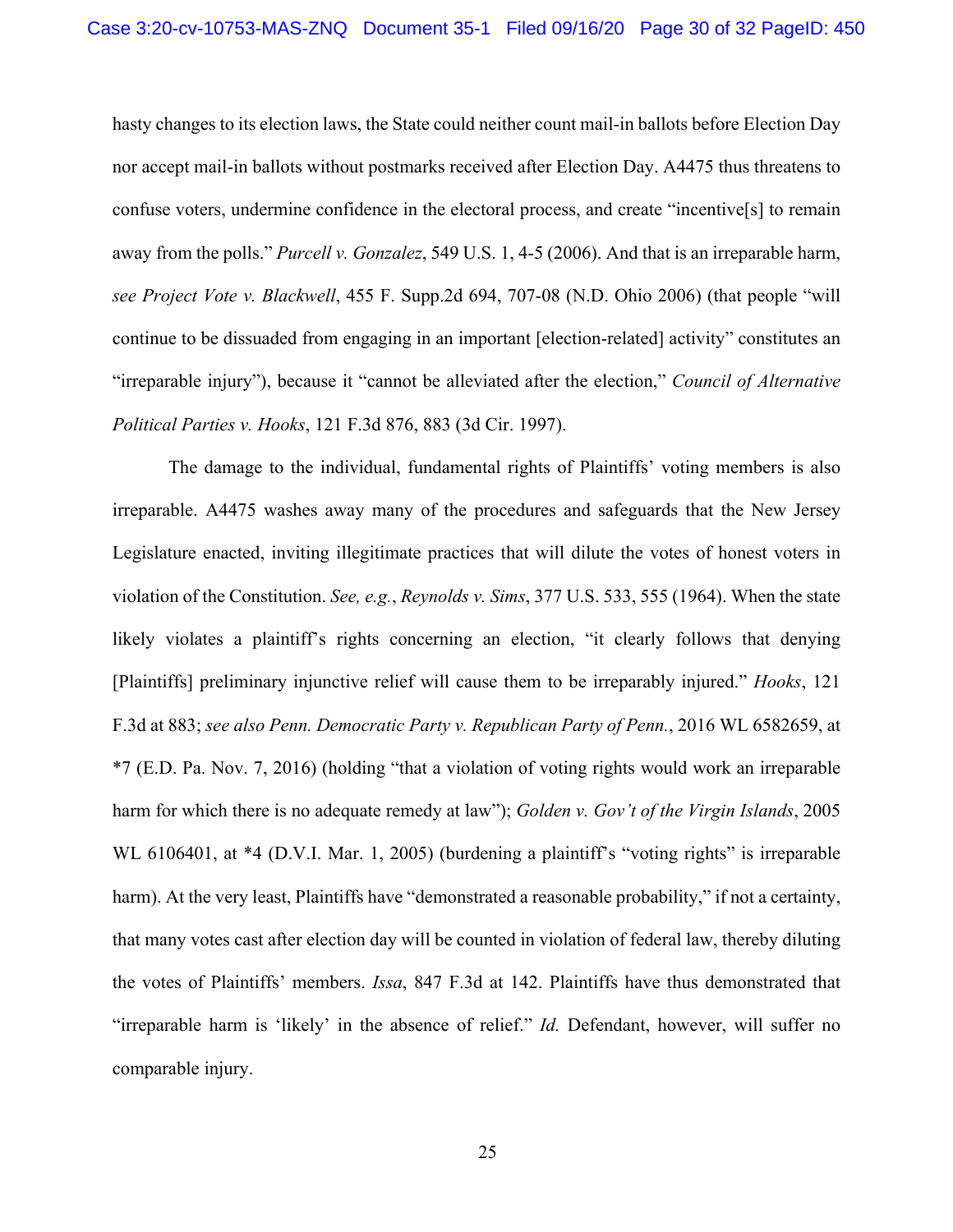Neither can Defendant complain about undue expense or delay, which "are likely to be minimal and are far outweighed by the fundamental right at issue." *United States v. Berks Cty.*, 250 F. Supp. 2d 525, 541 (E.D. Pa. 2003) (preliminarily enjoining unlawful voting procedures less than two months before the election in part because "Defendants still have ample time to make modifications"). Therefore, "[s]ince there is no basis for concluding that preliminary relief will negatively impact the November [2020] election, these constitutional rights can and should be protected immediately." *Hooks*, 121 F.3d at 884.

Finally, granting a preliminary injunction is in the public interest, which "demands respect for … constitutional rights." *Sypniewski v. Warren Hills Reg'l Bd. of Educ.*, 307 F.3d 243, 258 (3d Cir. 2002). "In the absence of legitimate, countervailing concerns, the public interest clearly favors the protection of constitutional rights, including the voting and associational rights of [Plaintiff] political parties, their candidates, and their potential supporters." *Hooks*, 121 F.3d at 883-84.

General speaking, the public interest obviously weighs in favor of enjoining the government from violating federal law. *See Berne Corp. v. Gov't of Virgin Islands*, 120 F. Supp. 2d 528, 537 (D.V.I. 2000) ("[I]t is undeniable that the public interest weighs in favor of enjoining the government from violating federal law."); *Arizona Dream Act Coal. v. Brewer*, 757 F.3d 1053, 1069 (9th Cir. 2014) ("It is clear that it would not be equitable or in the public's interest to allow the state ... to violate the requirements of federal law, especially when there are no adequate remedies available."). And more specifically, there is a "compelling [public] interest in preserving the integrity of [the] election process"—both actual and perceived. *Eu v. San Francisco Cty. Democratic Cent. Comm.*, 489 U.S. 214, 231 (1989); *Crawford*, 553 U.S. at 197 (plurality op. of Stevens, J.) ("[P]ublic confidence in the integrity of the electoral process has independent significance, because it encourages citizen participation in the democratic process."). Radical,